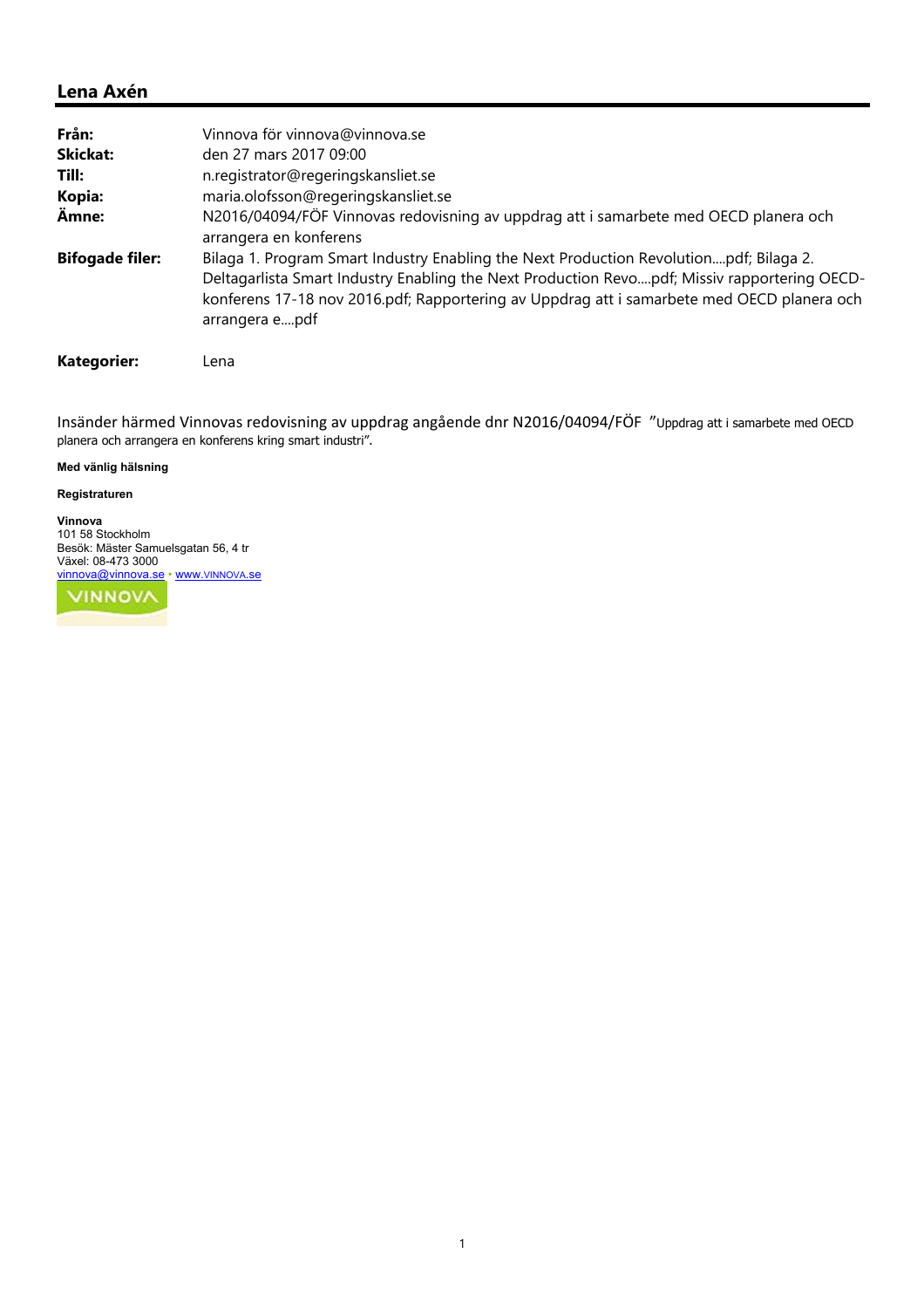

*Datum Diarienr*  2017-03-22 2016-03497 *Projektnr Ert diarienr* 

N2016/04094/FÖF

Näringsdepartementet

### **Rapportering av Uppdrag att i samarbete med OECD planera och arrangera en konferens kring smart industri**

Vinnova rapporterar härmed uppdraget att i samarbete med OECD planera och arrangera en konferens kring smart industri i enlighet med Regeringsbeslut 2016-06-09.

I detta ärende har generaldirektör Charlotte Brogren beslutat. Göran Marklund har varit föredragande. I den slutliga handläggningen har även Karin Stridh och Marianne Löfgren deltagit.

Charlotte Brogren

**VERKET FÖR INNOVATIONSSYSTEM - SWEDISH GOVERNMENTAL AGENCY FOR INNOVATION SYSTEMS**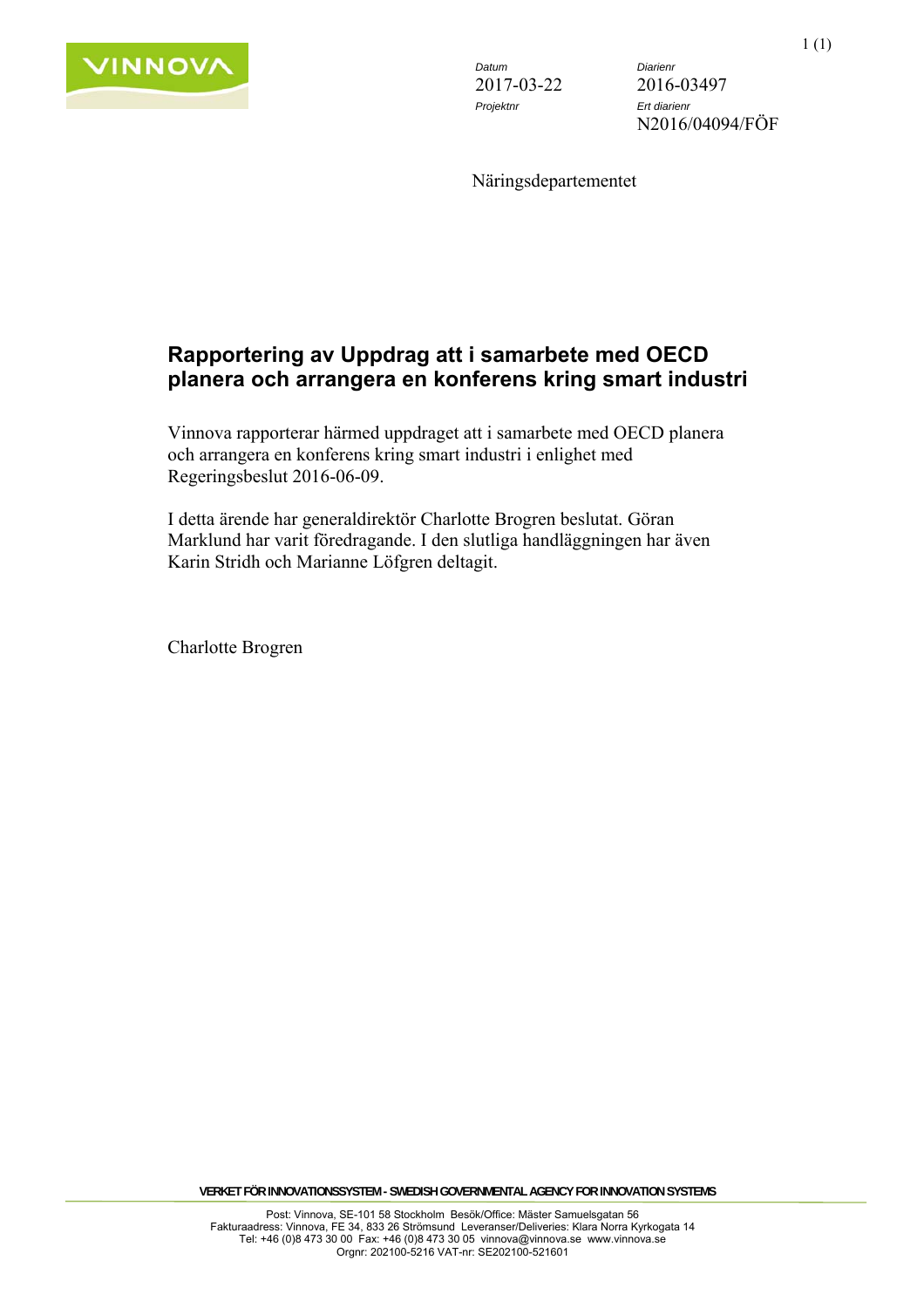



# **Smart Industry: Enabling the Next Production Revolution – Implications and Strategies for Industry and Policy**

Clarion Hotel Sign, Stockholm November 17‐18, 2016

## **Objective**

Bringing together policymakers, business representatives, leading academics and policy analysts, this conference will examine the industrial and policy implications of possible changes in production over the next 10‐15 years. The deliberations will draw on the conclusions of a two‐year OECD project on the Next Production Revolution. The discussions at this conference will inform a final OECD publication on future production to be released in early 2017.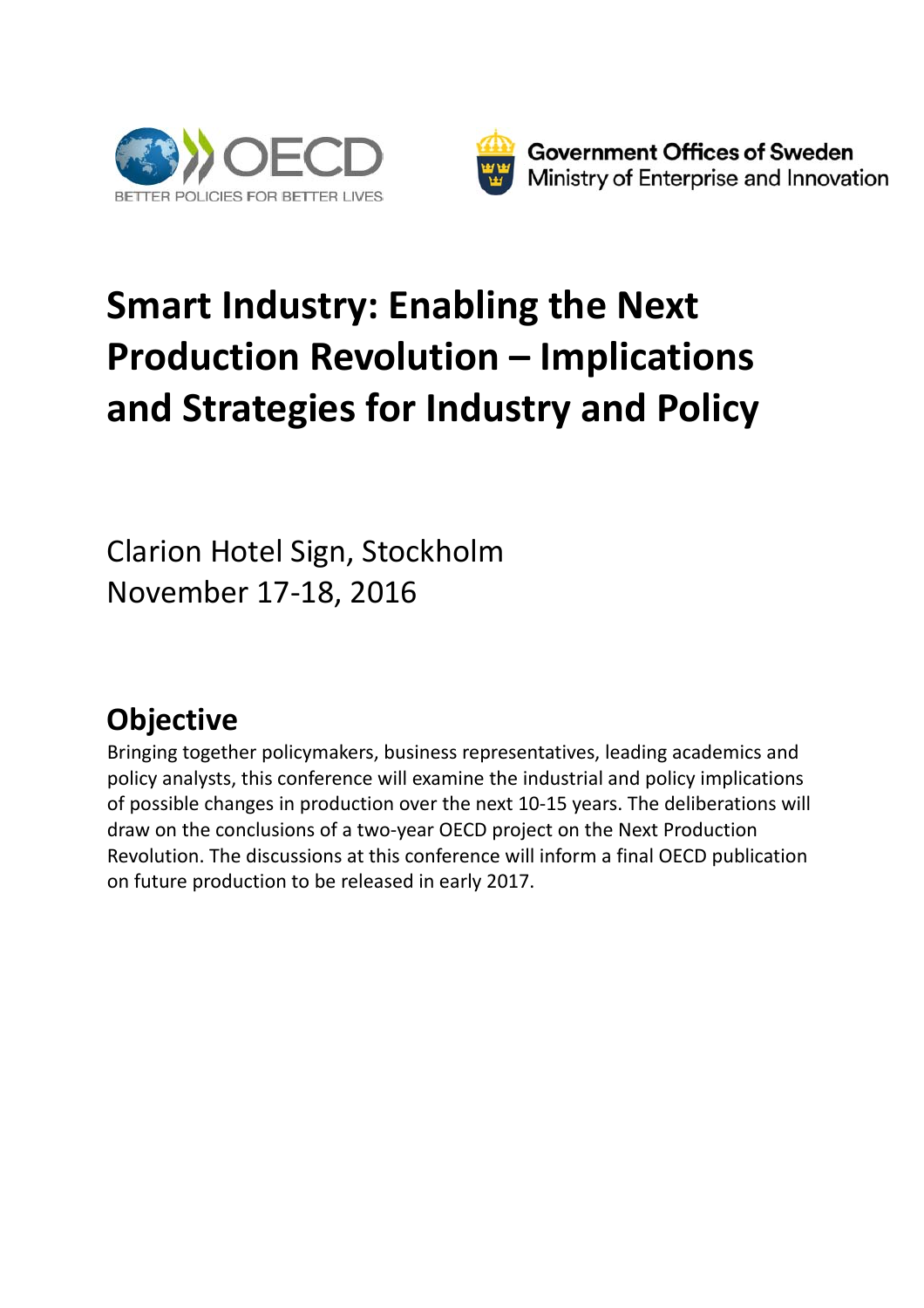# Program Overview

## Thursday November 17

| Item           | <b>Time</b>        | <b>Title</b>                                                |
|----------------|--------------------|-------------------------------------------------------------|
| $\mathbf{1}$   | $08:00 -$<br>09:00 | Registration                                                |
| $\overline{2}$ | $09:00-$<br>09:20  | Opening - Minister's and the OECD's introduction            |
| 3              | $09:20 -$<br>10:30 | What might production look like in 10 years?                |
| $\overline{4}$ | $10:30-$<br>11:00  | Coffee break – segmenting to session rooms                  |
| 5              | $11:00-$<br>12:30  | <b>Parallel sessions I-IV</b>                               |
| 6              | $12:30-$<br>13:30  | Lunch break – opening to plenary room                       |
| 7              | 13:30-<br>14:00    | Key points from parallel sessions - Summaries by session    |
| 8              | 14:00-<br>15:15    | Policy priorities: the view from business                   |
| 9              | $15:15-$<br>15:45  | Coffee break                                                |
| 11             | $15:45-$<br>16:30  | US government initiatives to support advanced manufacturing |
| 12             | $16:30-$<br>17:00  | Reflections from day 1                                      |
| 13             | 17:00-<br>18:00    | Open mingling                                               |
| 14             | 18:30-<br>20:30    | Dinner arrangements                                         |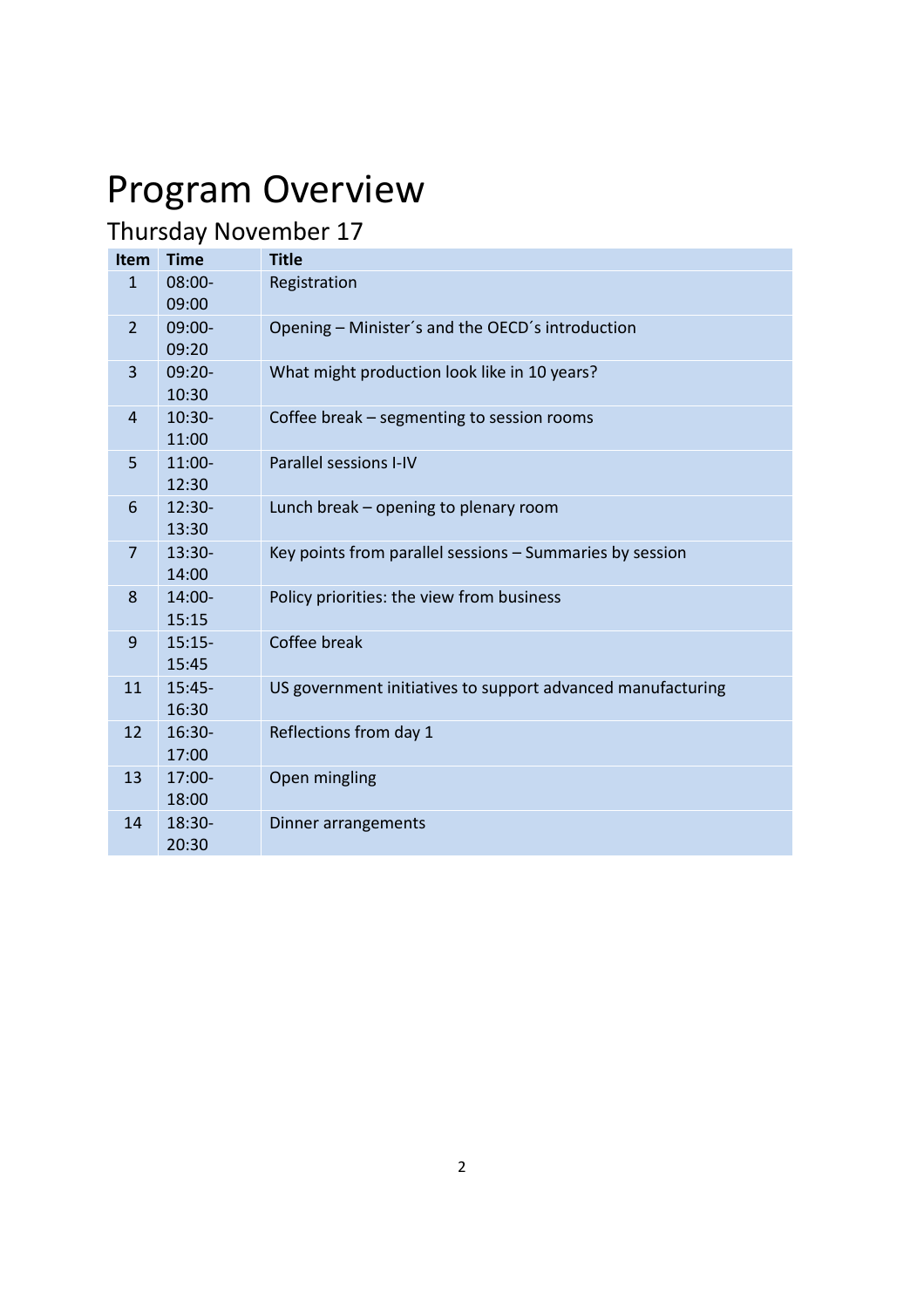### Friday November 18

| <b>Item</b> | <b>Time</b> | <b>Title</b>                                                                                                |
|-------------|-------------|-------------------------------------------------------------------------------------------------------------|
| 15          | 08:00-09:00 | Registration                                                                                                |
| 16          | 09:00-09:20 | Opening<br>Minister Ylva Johansson, Minister Mikael Damberg and Dominique<br>Guellec, OECD                  |
| 17          | 09:20-10:20 | Diffusing new technologies and supporting SMEs - What can<br>governments do?                                |
| 18          | 10.20-11.00 | Coffee break                                                                                                |
| 19          | 11:00-12:00 | National strategies for competitiveness in the next production<br>revolution $-$ an exchange of experiences |
| 20          | 12:00-13:00 | Lunch break – segmenting to session rooms                                                                   |
| 21          | 13:00-14:30 | Parallel sessions I-IV                                                                                      |
| 22          | 14:30-15:15 | Coffee break – opening to plenary room                                                                      |
| 23          | 15:15-15:45 | Key points from parallel sessions                                                                           |
| 24          | 15:45-16:30 | Next Production Revolution - Take-home messages                                                             |
| 25          | 16.30       | End of conference                                                                                           |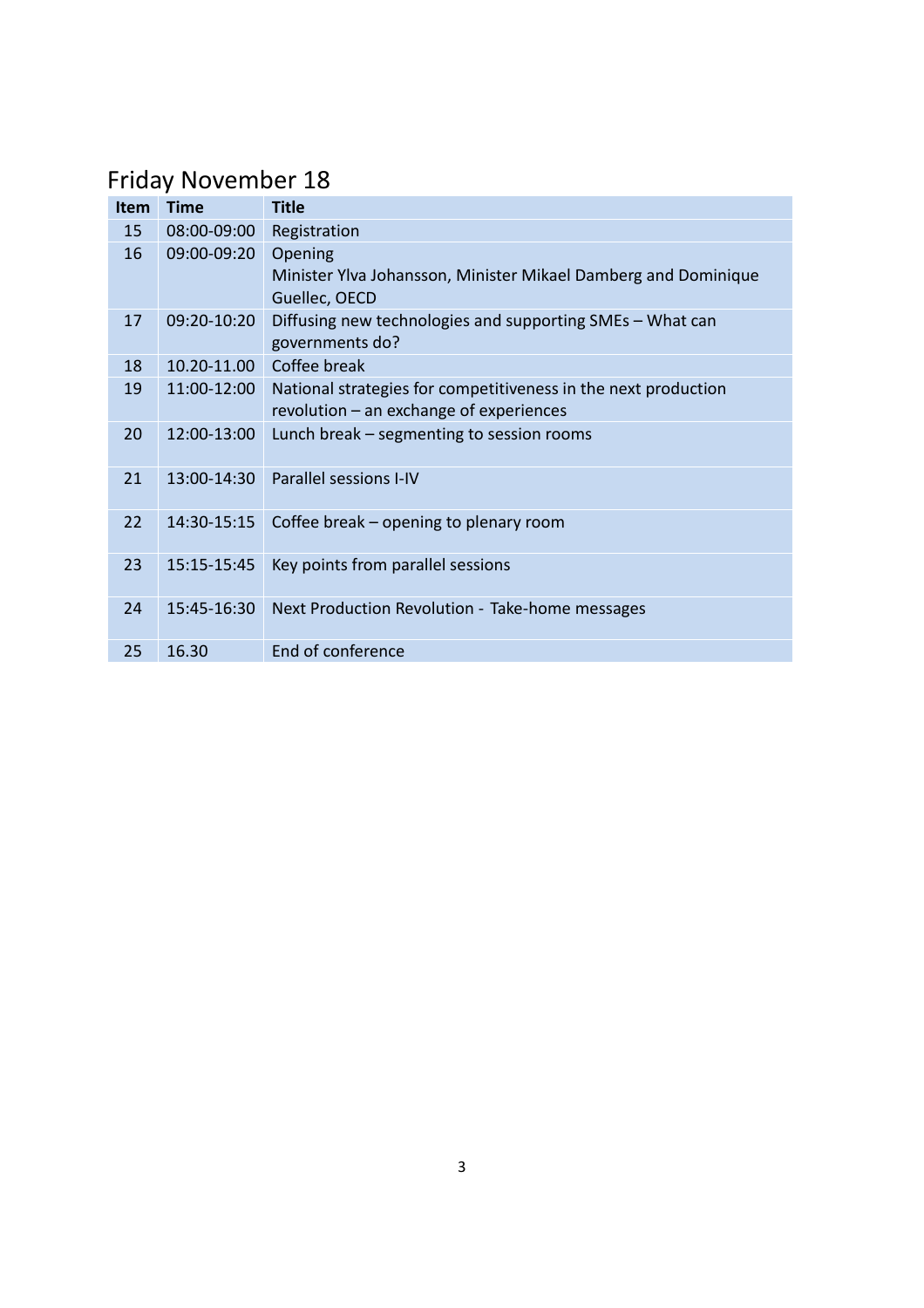# **Program Detail**

Plenary moderator:

Ms **Sylvia Schwaag Serger**, Adjunct Professor, Executive Director, International Strategy and Networks, Vinnova

### Thursday 17 November

| Registration            | 08.00-09.00                                                |
|-------------------------|------------------------------------------------------------|
| Plenary<br>introduction | 09.00-09.20<br>Opening session – Minister's and the OECD's |

The Conference will be opened by Mr **Mikael Damberg**, Minister for Enterprise and Innovation, Sweden and Mr **Douglas Frantz,** Deputy Secretary‐General, OECD. Minister Damberg will welcome participants, present the conference objectives and outline the Swedish government's flagship policies related to the conference. Mr Frantz will describe the goals of recent OECD work on Next Production Revolution and how the conference will facilitate the development of OECD policy recommendations.

### **<sup>3</sup> Plenary 09.20‐10.30 What might production look like in 10 years?**

This session will discuss production outlooks and scenarios in relation to megatrends, emerging technologies and future scenarios outlined in the forthcoming OECD Science, Technology and Innovation Outlook, 2016 (an OECD biannual flagship publication).

- Mr **Michael Keenan**, Senior policy analyst, Directorate for Science Technology, OECD (12‐ 15 min)
- Mr **Richard Kitney***,* Professor of BioMedical Systems Engineering, Imperial College London
- Mr **Per Lyrvall**, Country Manager Sweden, Stora Enso, Sweden
- Ms **Monica Bellgran**, Professor Mälardalen University and the Association of Swedish Engineering Industries
- Ms **Charlotte Brogren**, Director General, Vinnova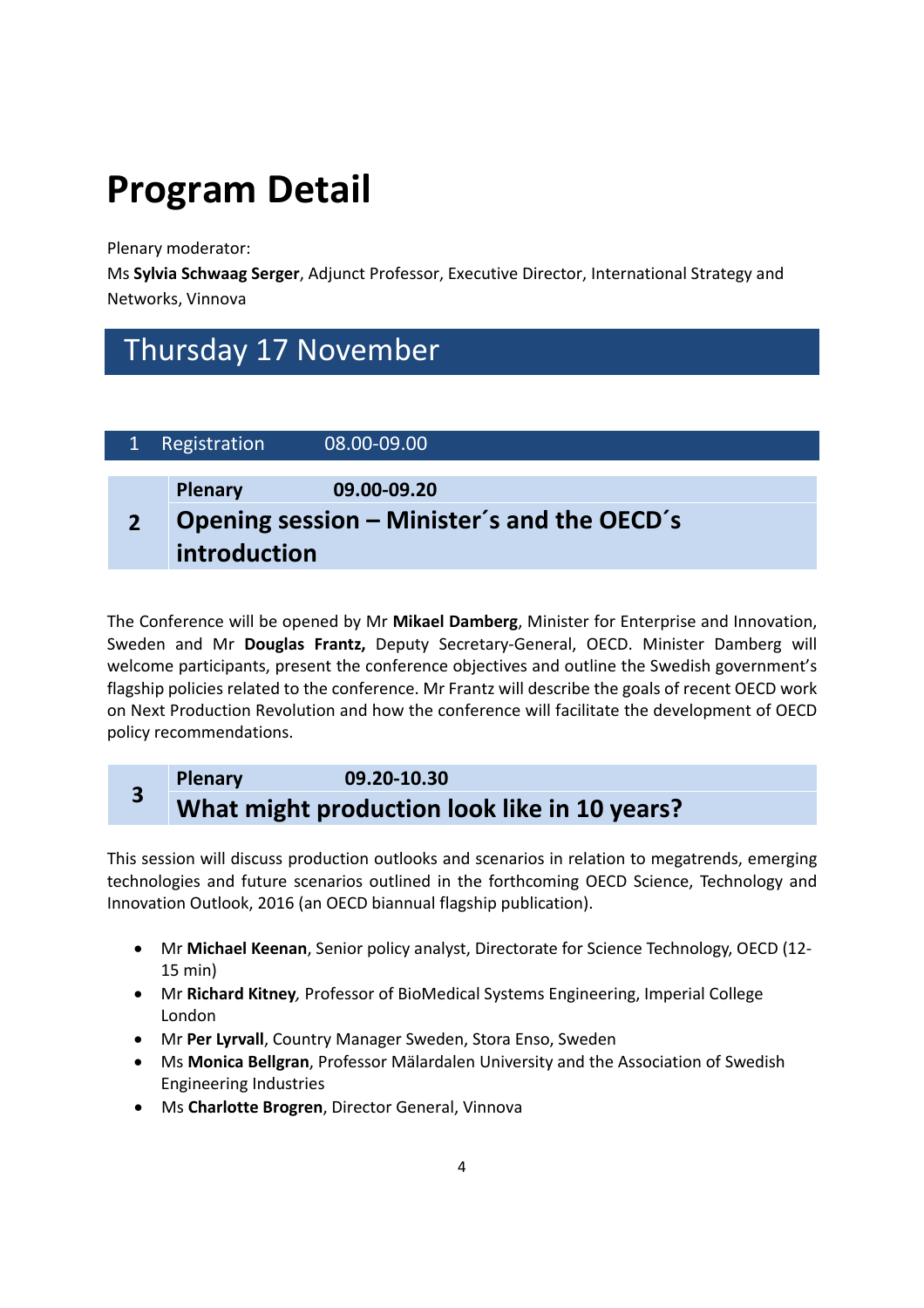#### 4 Coffee break 10.30‐11.00

**Parallel session I 11.00‐12.30**

**5A Foresight and public attitudes in relation to the next production revolution**

This session addresses two further aspects of the OECD's recent work on the Next Production Revolution, namely: in preparing for future change, how should governments develop and use foresight analysis?; and, what should governments do to address public attitudes to – and sometimes anxieties over ‐ technological change in production.

Moderator: Mr **Göran Marklund**, Deputy Director General External Matters; Director and Head of Operational Development and Analysis Division, Vinnova.

- Mr **David Winickoff**, Senior Policy Analyst, Directorate for Science, Technology and Innovation, OECD
- Ms **Eva Lindström,** State Secretary to Mikael Damberg, Minister for Enterprise and Innovation
- Mr **Attila Havas**, Senior Research Fellow, Hungary Academy of Sciences, Hungary
- Ms **Klara Sekanina**, Member of the Austrian Council for Research and Technology Development
- Ms **Melanie Smallman**, Lecturer and Deputy Director, Responsible Research and Innovation Hub, Department of Science and Technology Studies, University College London
- Mr **Petri Peltonen**, Under‐Secretary of State, Finland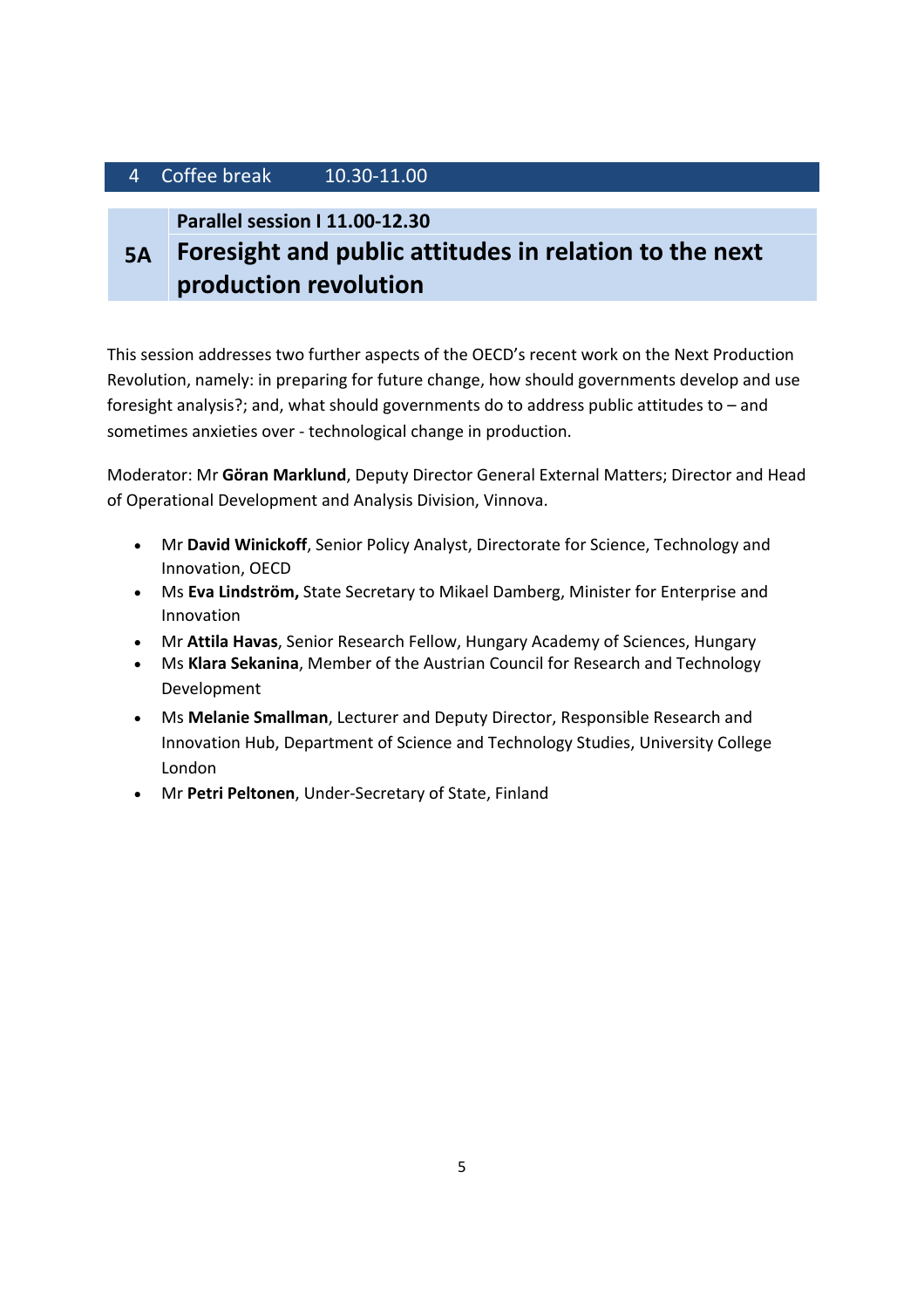#### **5B Parallel session II 11.00‐12.30 Biotechnology and bio‐production**

Progress in science has yielded tools that permit a bio‐based revolution in production. Bio‐based batteries, artificial photosynthesis and micro‐organisms that produce biofuels are just some among the recent breakthroughs. But a range of regulatory and other policies are needed to realise the promise of recent developments. This session examines the key technologies and policy priorities.

Moderator: Ms **Jenni Nordborg**, PhD, Director and Head of Health Division, Vinnova

- Mr **James Philp**, Policy Analyst, Science and Technology Policy Division, OECD
- Mr **Stefano Facco**, Head of New Business Development, Novamont, Italy
- Mr **Jon Haag**, Director Consumer Insights, BillerudKorsnäs, Sweden
- Mr **Stephen James**, Vice‐President, Head of Research and Translation Science, SOBI, Sweden
- Ms **Malin Parkler**, Country Manager Pfizer, Sweden

#### **5C Parallel session III 11.00‐12.30 New materials and nanotechnologies**

Progress in materials science and computation will permit a simulation‐driven approach to developing new materials. This will reduce time and cost as companies perform less repetitive analysis. It will also shorten the time between materials discovery and their commercial use. Nanotechnology is also increasingly used in production processes and manufactured products. This session will examine the production potential of these related technologies and the policy issues they raise.

Moderator: Ms **Katrin Danerlöv**, PhD, Analyst, Vinnova

- Ms **Steffi Friedrichs**, Policy Analyst, Directorate for Science, Technology and Innovation, OECD
- Mr **Andreas Bhagwani**, CEO, Nanologica, Sweden
- Mr **Jesper Ederth**, Manager Strategic Research, Sandvik Materials technology, Sweden
- Mr **Greg Olson,** Chief Science Officer, QuesTek Innovations LLC, USA, and Walter P. Murphy Professor of Materials Science and Engineering, Northwestern University**.**
- Ms **Stacey Sörensen**, Pro vice chancellor for research and research infrastructures, Lund University, Sweden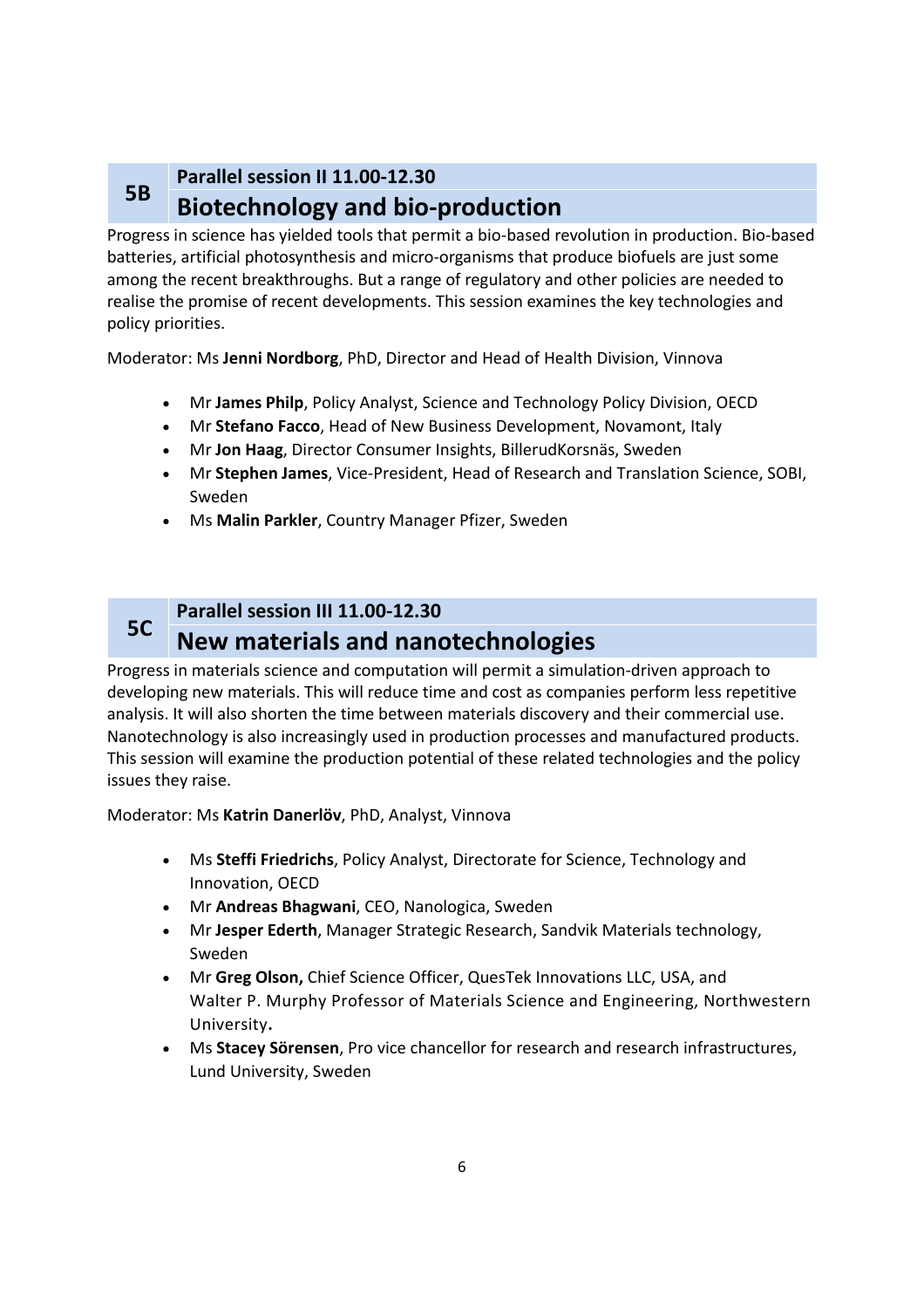#### **5D Parallel session IV 11.00‐12.30 Future production and 3D printing**

3D printing has experienced significant recent innovation, making printers smaller, more affordable and able to print with a wider variety of media. Some observers forecast important environmental benefits from 3D printing and a major shift in how production is distributed. This session examines these claims and considers the implications for policy.

Moderator: Ms **Margareta Groth**, PhD in Materials Processing, MSc, Head of Industrial Technologies Department, Vinnova

- Mr **Shardul Agrawala**, Head of the Environment and Economy Integration Division, OECD
- Mr **Günter Hörcher**, Head of Research Strategy, Fraunhofer IPA, Germany
- Ms **Danica Kragic**, Director, Centre for Autonomous systems, KTH, Sweden
- Ms **Cecilia Warrol**, Programme Director, Production2030, The Association of Swedish Engineering Industries
- Ms **Mi Åberg**, Technical Concept Designer, Tetra Pak, Sweden

### 6 Lunch 12.30‐13.30

**Plenary 13.30‐14.00**

#### **7 Key points from the parallel sessions: Summaries by session rapporteurs**

**Report from Parallel Sessions by moderators** 4 x 5 minutes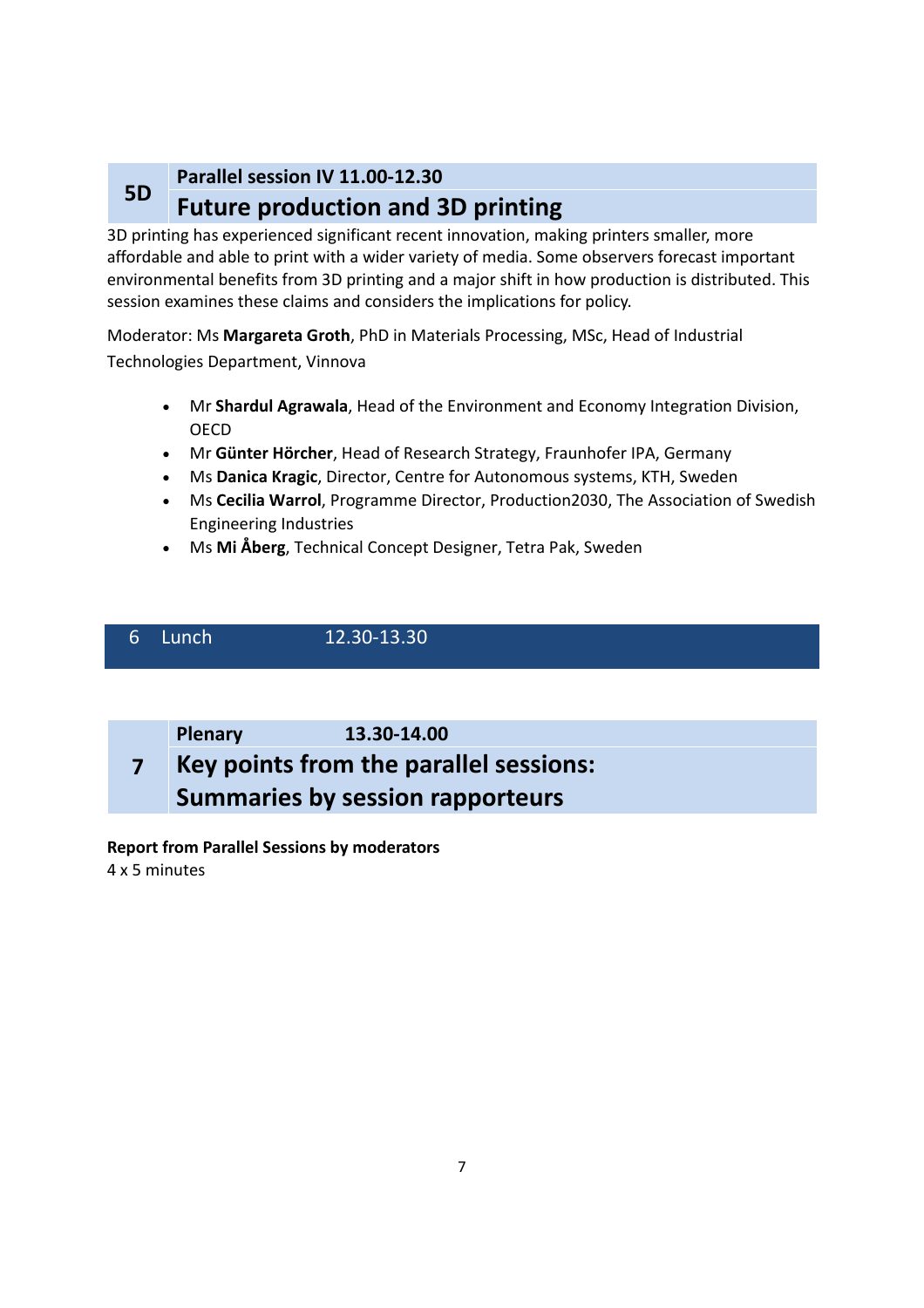### **<sup>8</sup> Plenary 14.00‐15.15 Policy priorities: the view from business**

From perennial policy considerations, such as the suitability of education and training systems, to ICT infrastructures, standards required for the Internet-of-Things, and regulations governing safety in synthetic biology, many policy settings will affect business' use of the technologies which are central to the next production revolution. Framework conditions will also shape how companies innovate and develop business models best suited to the new technologies. This discussion will address the following questions:

- $\triangleright$  What are the priorities for policy reform and why?
- $\triangleright$  To facilitate future production, what must governments do that they have not done already?

Moderator: Mr **Dominique Guellec**, Head of the Science and Technology Policy Division, Directorate for Science, Technology and Innovation, OECD

- Mr **Jacob Wallenberg**, Chairman Investor AB, Sweden
- Ms **Suzanne Håkansson**, Vice President Health Care Affairs, AstraZeneca, Sweden
- Mr **Chaisung Lim**, Chairman of the Korea Industry 4.0 Association, Korea
- Ms **Maria Weiland**, Director Business Development R&T, Saab Aerostructures, Sweden
- Mr **Richard Johnson,** Chairman, OECD/BIAC Technology & Innovation Committee

#### 9 Coffee break 15.15‐15.45

#### **Plenary 15.45‐16.30**

#### **11 US government initiatives to support advanced manufacturing**

Mr **William B. Bonvillian**, Director of the Massachusetts Institute of Technology's Washington, D.C. Office, USA

Together with Ms Sylvia Schwaag Serger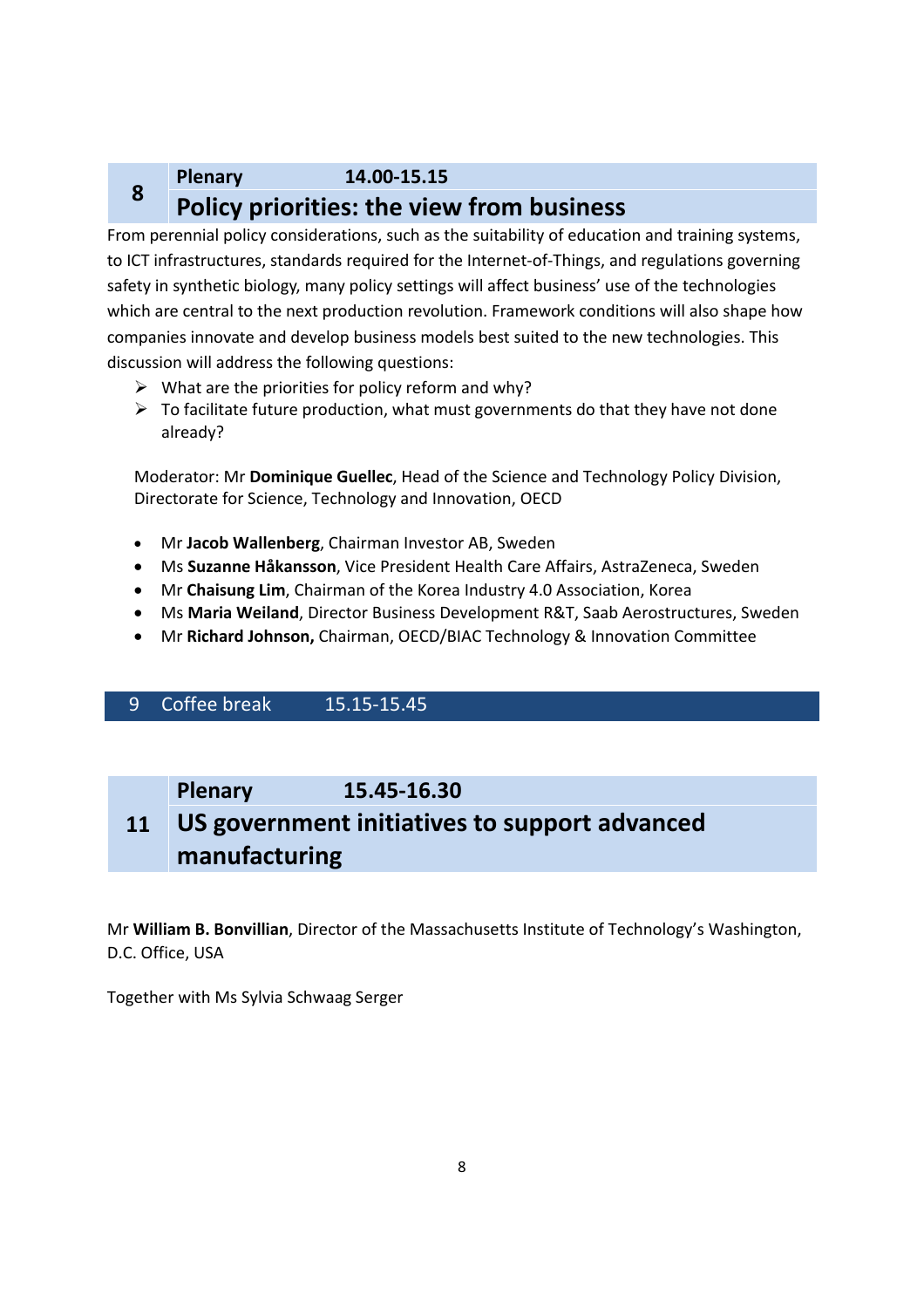### **<sup>12</sup> Plenary 16.30‐17.00 Reflections from day 1**

Ms **Eva Lindström,** State Secretary to Mikael Damberg, Minister for Enterprise and Innovation, Sweden

Mr **Dominique Guellec**, Head of the Science and Technology Policy Division, Directorate for Science, Technology and Innovation, OECD

13 Open mingling 17.00 – 18.00

14 Dinner arrangements 18.30 – 20.30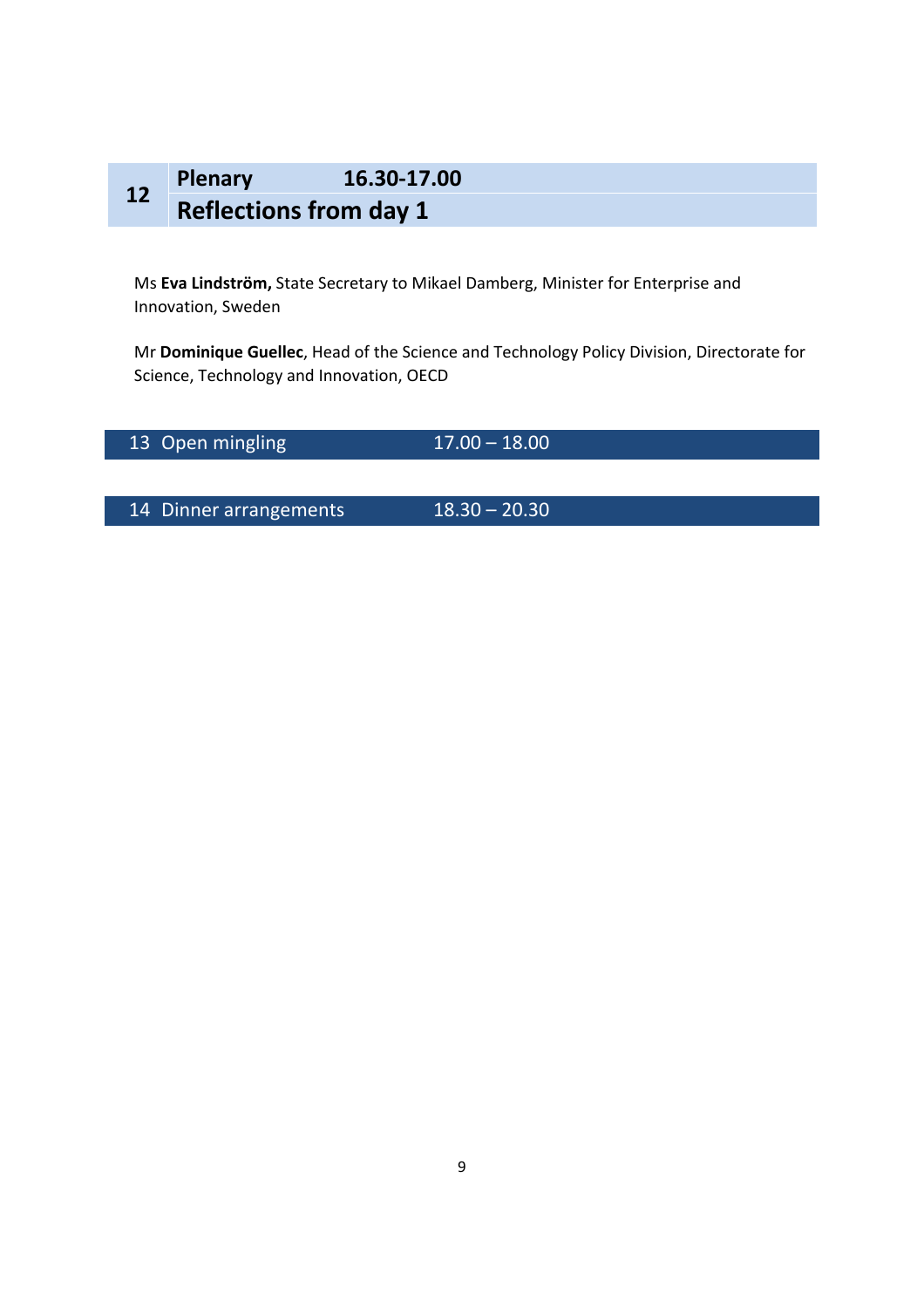### Friday 18 November

|    | 15 Registration | 08.00-09.00 |  |  |
|----|-----------------|-------------|--|--|
|    | <b>Plenary</b>  | 09.00-09.20 |  |  |
| 16 | <b>Opening</b>  |             |  |  |

Ms **Ylva Johansson,** Minister for Employment and Integration, Sweden

Mr **Mikael Damberg**, Minister for Enterprise and Innovation, Sweden

Mr **Dominique Guellec**, Head of the Science and Technology Policy Division, Directorate for Science, Technology and Innovation, OECD

#### **17 Plenary 09.20‐10.20 Diffusing new technologies and supporting SMEs – what can governments do?**

An important way in which framework policies affect the diffusion of technology is through their influence on the process of resource allocation to firms. But dedicated institutions for technology diffusion can also play an important role. Dedicated technology diffusion institutions include industrial extension programs, applied technology centres and university technology transfer offices. Networks, partnerships and open source collaborations are also increasingly important. This session examines what is known about the best designs and operational practices for institutions that facilitate diffusion of existing technologies. It will also consider the role of SMEs as sources of new production technologies.

- Mr **Philip Shapira**, Professor, University of Manchester, UK, and Georgia Institute of Technology, USA (15 min)
- Ms **Mimmi Alladin**, Head of Business Development, Siemens, Sweden
- Mr **William B. Bonvillian**, Director of the Massachusetts Institute of Technology's Washington, D.C. Office, USA
- Mr **Johan Frisk**, CEO, Opiflex, Sweden
- Ms **Ulrike Tagscherer**, Manager Business Model Development, Fraunhofer‐ Gesellschaft

18 Coffee break 10.20 – 11.00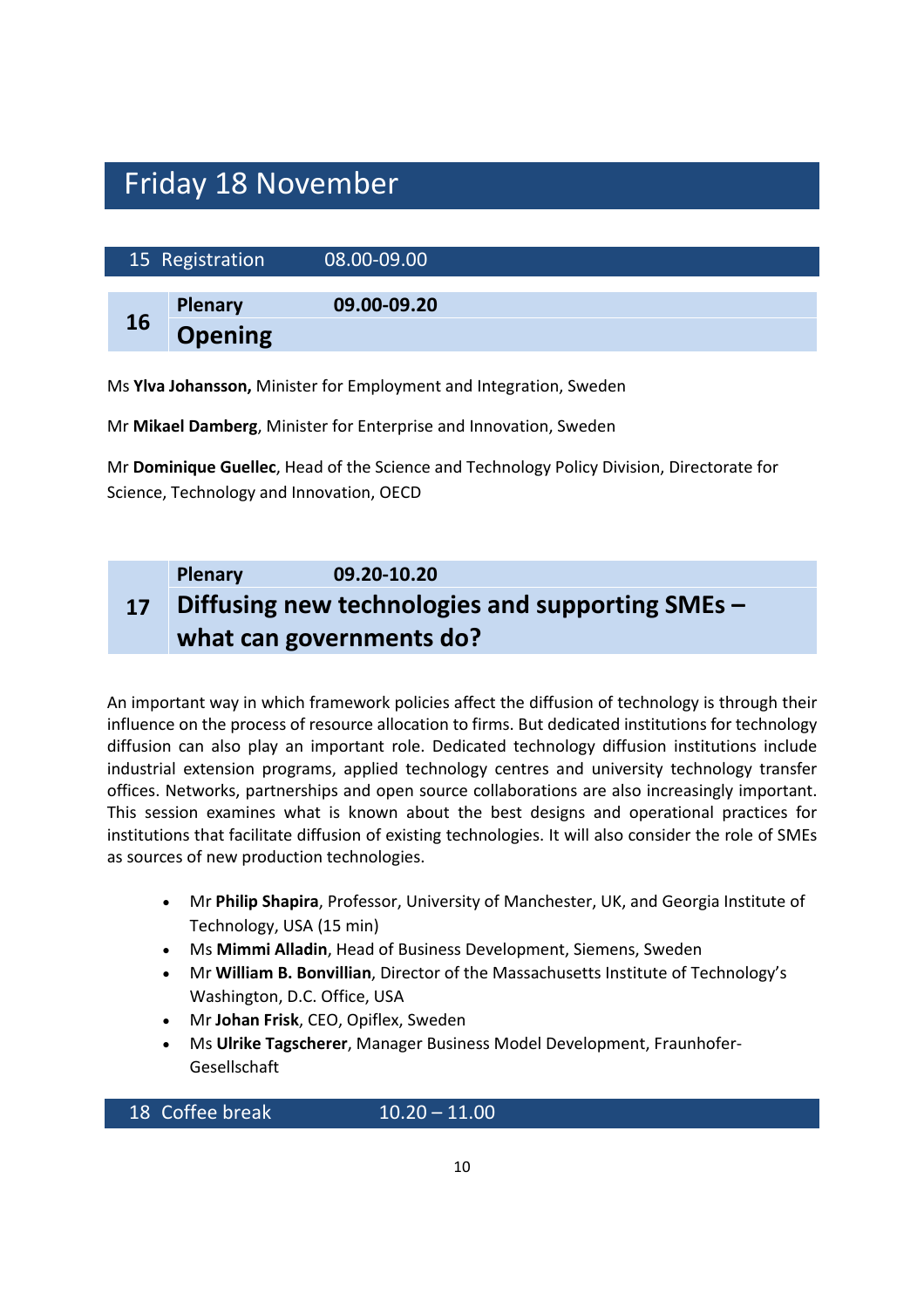#### **Plenary 11.00‐12.00**

#### **19 National strategies for competitiveness in the next production revolution – an exchange of experiences**

Ministers and senior officials from invited countries will consider the key challenges faced today in preparing for science and technology-driven changes in production, the approaches being adopted, the most appropriate areas for international co‐operation, and the lessons learned from national strategies for industrial development.

The session will be chaired by Mr **Mikael Damberg**, Minister for Enterprise and Innovation, Sweden.

- Mr **Matthias Machnig**, Staatssekretär im Bundesministerium für Wirtschaft und Energie, Germany
- Ms **Dilek Ayhan**, State Secretary to Minister of Trade, Industry and Fishery, Norway
- Ms **Katarina Areskoug Mascarenhas,** Head of European Commission´s Representation in Sweden

| 20 Lunch | 12.00-13.00 |
|----------|-------------|
|----------|-------------|

**Parallel session I 13.00‐14.30**

### **21A Skills, job‐creation and labour market – new approaches?**

The Next Production Revolution will accelerate changes in the demand for skills in production and related services and could deeply affect labor market dynamics. Policy challenges are likely to arise in labor markets and in education and training systems. This parallel session will examine the emerging evidence relevant to these developments, reflect on likely future scenarios and consider the policy challenges which may be required.

Moderator: Mr **Göran Marklund**, Deputy Director General External Matters; Director and Head of Operational Development and Analysis Division, Vinnova

- Ms **Katharine Mullock**, Labour Market Economist, Directorate for Employment, Labour and Social Affairs, OECD
- Mr **Niklas Johansson**, State Secretary to Mikael Damberg, Minister for Enterprise and Innovation, Sweden
- Mrs **Nanna Höjlund**, Vice‐President, LO ‐ The Danish Confederation of Trade Unions
- Mr **Michael J. Handel**, Associate Professor, Department of Sociology and Anthropology, Northeastern University, USA
- Ms **Stephanie Jamet**, Senior Policy Analyst, Directorate for Education and Skills, OECD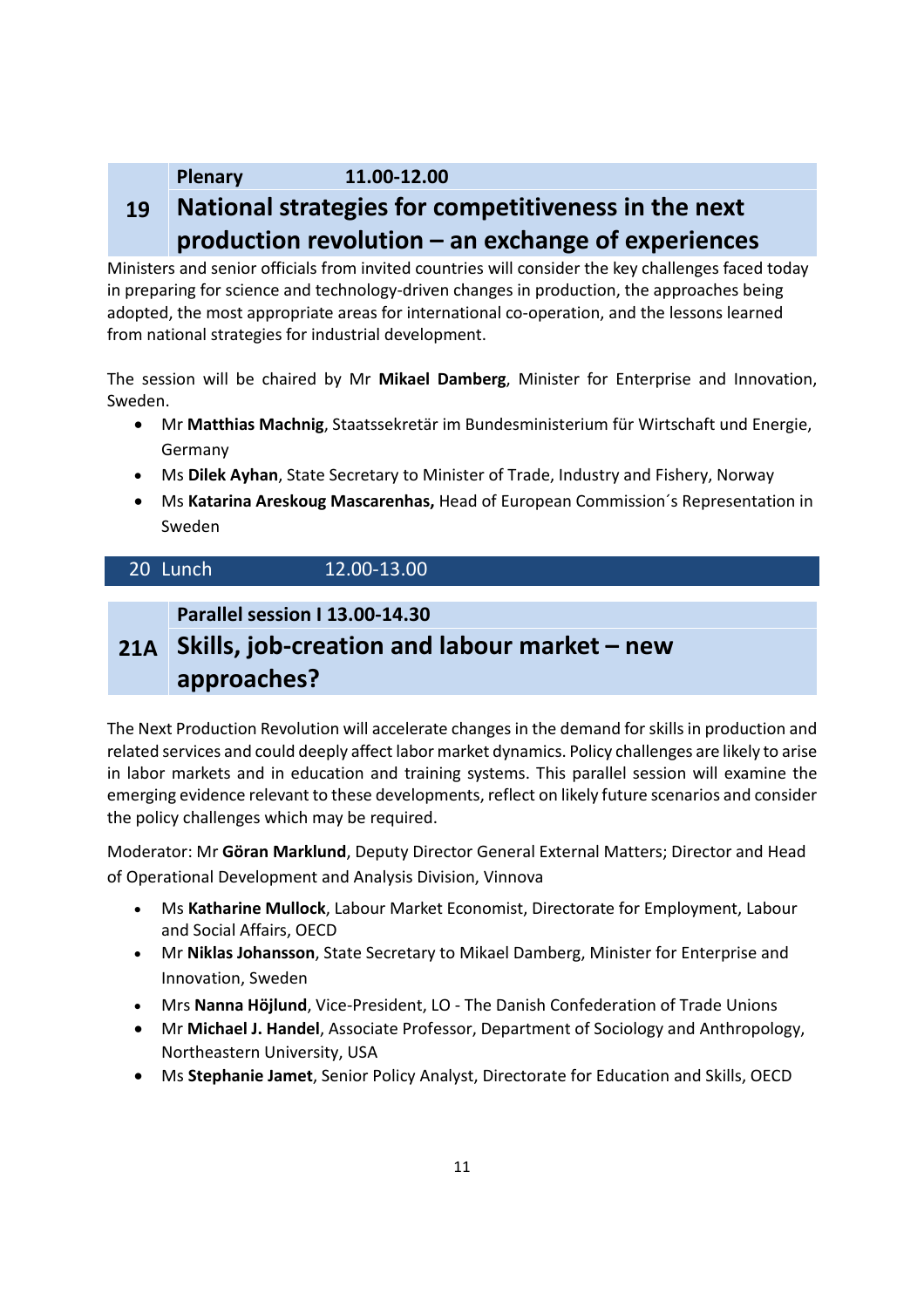#### **21B Parallel session II: 13.00‐14.30 Circular flows, sustainability and environment**

Increasing the use of renewable resources in relation to production and related systems of services is essential for environmental sustainability. Doing so raises challenges in terms of business models and the design of effective and efficient policy measures. This session examines key policy challenges and priorities, as well as good business practices.

Moderator: Ms **Margareta Groth**, PhD in Materials Processing, MSc, Head of Industrial Technologies Department, Vinnova

- Mr **Nick Johnstone**, Head, Structural Policies Division, Directorate for Science, Technology and Innovation, OECD
- Mr **Johan Felix**, Chalmers Industriteknik, Sweden
- Ms **Mari Pantsar**, Director, Resource‐wise and carbon‐neutral society, Sitra, Finland.
- Ms **Erja Ämmälahti**, Senior Advisor, Tekes, Finland
- Mr **Jeremy Faludi**, Sustainable Design Strategist & Educator, USA

#### **Parallel session III: 13.00‐14.30**

### **21C Higher education, research and linking business to the next production revolution**

Critical for the impact of research and higher education on innovation and business is how they link and interact with each other in connection with industrial technological development. There are a number of policy challenges in this context, including incentive structures, the design of public-private partnerships and funding schemes, and the nature of governance. This parallel session focuses on key policy challenges and will consider good policy practices across countries.

Moderator: Ms **Judit Wefer**, PhD, EU Policy coordinator, Vinnova

- Mr **Mario Cervantes**, Head of Secretariat for the OECD Working Party on Innovation and Technology Policy (TIP), Directorate for Science, Technology and Innovation, OECD
- Ms **Eva Lindström**, State Secretary to Mikael Damberg, Minister for Enterprise and Innovation, Sweden
- Mr **Martin Bunček**, Vice Chair Technology Agency, the Czech Republic
- Mr **Eoin O'Sullivan**, Director, Centre for Science, Technology & Innovation Policy (CSTI), University of Cambridge, UK
- Ms **Tuula Teeri**, President Aalto University, Finland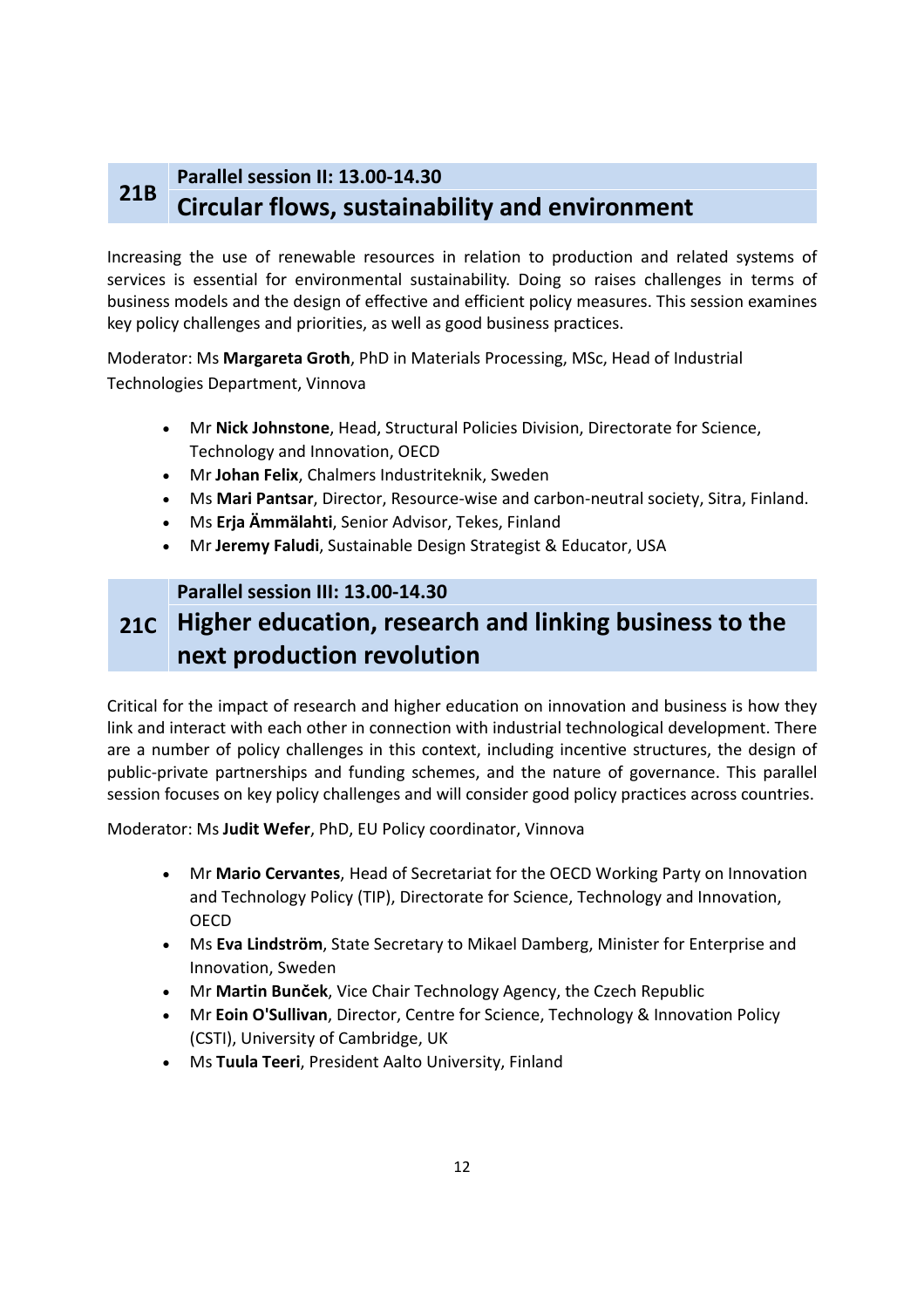#### **21D Parallel session IV: 13.00‐14.30 Digitilization and robotization**

ICT is driving a transformation of production. Two trends make digital technologies transformational. The first is cost reduction, which has enabled wider diffusion of the technologies, including to SMEs. The second and more important trend is the combination of different ICTs and their convergence with other technologies. The pervasiveness of digital technologies has a consequence that many policy settings influence their use. This session examines the key issues that governments need to consider.

Moderator: Ms **Cecilia Sjöberg**, PhD, Director and Head of services and ICT Division, Vinnova

- Mr **Christian Reimbach‐Kounatze**, Policy analyst, Directorate for Science, Technology and Innovation, OECD
- Mr **Stephen Ezell**, Vice President, Global Innovation Policy, The Information Technology & Innovation Foundation, USA
- Mr **Stefan Drakensjö**, Head of Robots & Applications ABB AB, Sweden
- Ms **Sara Mazur**, Vice President and Head of Ericsson Research, Ericsson AB Sweden
- Ms **Charlotte Brogren**, Director General, Vinnova

#### 22 Coffee 14.30‐15.15

**Plenary 15.15‐15.45**

**23 Key points from the parallel sessions: Summaries by session rapporteurs**

**Report Parallel Sessions by moderators**

### **<sup>24</sup> Plenary 15.45‐16.30 Next Production Revolution ‐ Take‐home messages**

- Ms **Eva Lindström,** State Secretary to Mikael Damberg, Minister for Enterprise and Innovation, Sweden
- Ms **Karolina Skog**, Minister for the Environment, Sweden
- Ms **Dilek Ayhan**, State Secretary to Minister of Trade, Industry and Fishery, Norway
- Mr **Dominique Guellec**, Head of the Science and Technology Policy Division, Directorate for Science, Technology and Innovation, OECD.

25 End of conference 16.30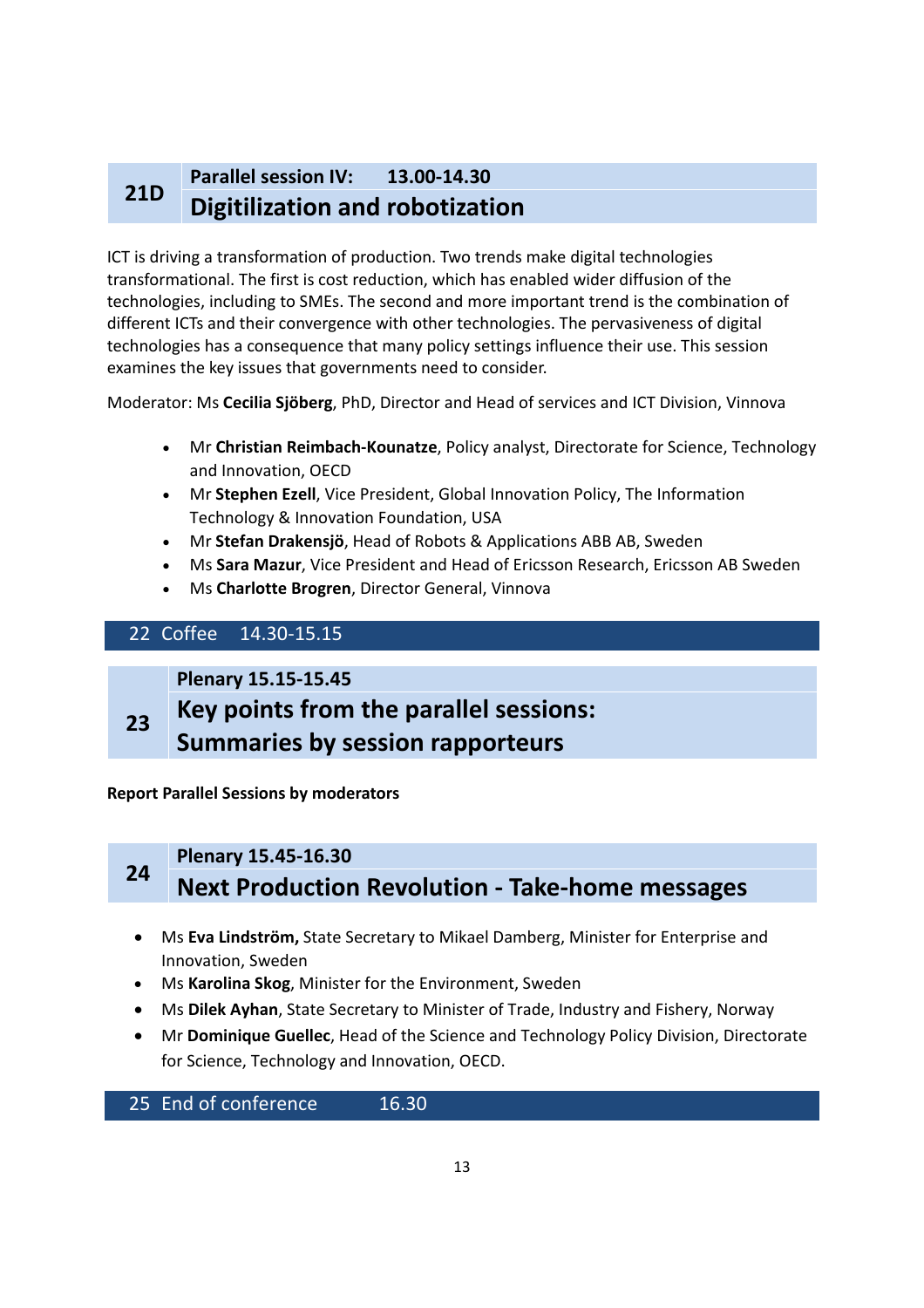



#### **Deltagarförteckning Smart Industry Conference 17‐18 november 2016 i Stockholm**

| Förnamn               | Efternamn            | Organisation                                                        | Land            |
|-----------------------|----------------------|---------------------------------------------------------------------|-----------------|
| Tuula                 | Teeri                | Aalto University                                                    | Finland         |
|                       |                      |                                                                     |                 |
| Jesper                | Ederth               | AB Sandvik Materials Technology                                     | Sweden          |
| Urban                 | Wass                 | AB Volvo                                                            | Sweden          |
| Patricia              | Kempff               | ABB                                                                 | Sweden          |
| Stefan                | Thorburn             | ABB                                                                 | Sweden          |
| Anders                | Kettis               | ABB AB                                                              | Sweden          |
| Stefan                | Drakensjö            | <b>ABB Robotics</b>                                                 | Sweden          |
| Teresa                | Jonek                | Almega - the Employers' Organisation for the Swedish Service Sector | Sweden          |
|                       |                      |                                                                     |                 |
| Tuula                 | Ahlström             | American Embassy                                                    | Sweden          |
| Suzanne               | Håkansson            | AstraZeneca AB                                                      | Sweden          |
| Kerstin               | Classon              | Australian Trade Commission                                         | Sweden          |
| Klara                 | Sekanina             | Austrian Council for Research and Technology Development            | Switzerland     |
| Mikael                | Klintberg            | <b>Automation Region</b>                                            | Sweden          |
| Karolina              | Winbo                | <b>Automation Region</b>                                            | Sweden          |
| Lars-Göran            | Larsson              | Bearing Group Ltd.                                                  | Sweden          |
|                       |                      |                                                                     |                 |
| Sabine                | Mayer                | Bergforsk                                                           | Sweden          |
| Jon                   | Haag                 | BillerudKorsnäs AB                                                  | Sweden          |
| Daniel                | Lund                 | <b>Biopharmaceutical Supply</b>                                     | Sweden          |
| Göran                 | Liljegren            | <b>Blue Institute</b>                                               | Sweden          |
| Lena                  | Sellgren             | <b>Business Sweden</b>                                              | Sweden          |
| Carin                 | Skoglar              | <b>Business Sweden</b>                                              | Sweden          |
| Melinda               | From                 |                                                                     |                 |
|                       |                      | Business Värmland                                                   | Sweden          |
| Mutlu                 | Akin                 | Capital Markets Board of Turkey                                     | Turkey          |
| Unal                  | Eryilmaz             | Capital Markets Board of Turkey                                     | Turkey          |
| Talat                 | Ulussever            | Capital Markets Board of Turkey                                     | Turkey          |
| Thomas                | Niebel               | Centre for European Economic Research (ZEW) Mannheim                | Germany         |
| Antonina              | Levashenko           | Centre OECD-Russia, RANEPA                                          | Russia          |
| Jon                   | Johnsson             | <b>CEVT AB</b>                                                      | Sweden          |
|                       |                      |                                                                     |                 |
| Åsa                   | Fasth-Berglund       | Chalmers                                                            | Sweden          |
| Thomas                | Almesjö              | <b>ChromoGenics AB</b>                                              | Sweden          |
| Johan                 | Felix                | <b>CIT Recycling Development</b>                                    | Sweden          |
| Johan                 | Gunnarsson           | Combitech                                                           | Sweden          |
| Carolina              | Brånby               | Confederation of Swedish Enterprise                                 | Sweden          |
| Maria                 |                      |                                                                     |                 |
|                       | Lindqvist            | County Administrative Board of Stockholm                            | Sweden          |
| Annika                | Markovic             | Delegation of Sweden to the OECD and UNESCO                         | Sweden          |
| Staffan               | Vallin               | Delegia                                                             | Sweden          |
| Per                   | Willén               | Delegia                                                             | Sweden          |
| Jan                   | Lindoff              | Doff Invest, MITC                                                   | Sweden          |
| Henk                  | Gritter              | Dutch Ministry of Economic Affairs                                  | The Netherlands |
| Per                   |                      |                                                                     | Sweden          |
|                       | Henricsson           | Elektroniktidningen                                                 |                 |
| Mariano Hermar Mujica |                      | <b>Embassy of Argentina</b>                                         | Sweden          |
| Smyth                 | Louise               | Embassy of Ireland                                                  | Sweden          |
| Claudia               | Keller Lapayre       | <b>Embassy of Mexico</b>                                            | Sweden          |
| David                 | Ruiz                 | <b>Embassy of Mexico</b>                                            | Sweden          |
| Kai Age               | Eide                 | <b>Embassy of Norway</b>                                            | Sweden          |
| Javier                | Jiménez-Ugarte       | <b>Embassy of Spain</b>                                             | Sweden          |
|                       |                      |                                                                     |                 |
| Maria                 | Lonnberg             | Embassy of Sweden, Office of Science and Innovation                 | <b>USA</b>      |
| Ruiting               | Ai                   | Embassy of the People's Republic of China in Sweden                 | Sweden          |
| Håkan                 | Gergils              | Entreprenörskapsforum                                               | Sweden          |
| Sofi                  | Elfving              | Ericsson AB                                                         | Sweden          |
| Ulrika                | Engström             | Ericsson AB                                                         | Sweden          |
| Torbjörn              | Lundahl              | Ericsson AB                                                         | Sweden          |
| Sara                  | Mazur                | Ericsson AB                                                         | Sweden          |
|                       |                      |                                                                     |                 |
| Rene                  | Summer               | Ericsson AB                                                         | Sweden          |
| Nina                  | Washington           | Ericsson Research                                                   | Sweden          |
| Katarina              | Areskoug Mascarenhas | <b>European Commission</b>                                          | Sweden          |
| Jeremy                | Faludi               | Faludi Design                                                       | <b>USA</b>      |
| Fredrik               | Sidahl               | Fordonskomponentgruppen - FKG                                       | Sweden          |
| Günter                | Hörcher              | Fraunhofer IPA                                                      | Germany         |
| Ulrike                | Tagscherer           | Fraunhofer-Gesellschaft                                             | Germany         |
| Carolina              |                      |                                                                     |                 |
|                       | Sundell              | Gaudeamus                                                           | Sweden          |
| Carsten               | Dippel               | German Federal Ministry for Economic Affairs and Energy             | Germany         |
| Mattias               | Machnig              | German Federal Ministry for Economic Affairs and Energy             | Germany         |
| Richard               | Johnson              | Global Helix LLC                                                    | <b>USA</b>      |
| David                 | Motander             | Google                                                              | Sweden          |
| Sören                 | Andersson            | Government Offices of Sweden                                        | Sweden          |
| Ninni                 | Andersson            | Government Offices of Sweden                                        | Sweden          |
|                       |                      |                                                                     |                 |
| Susanne               | Adlercreutz          | Governmental Offices of Sweden                                      | Sweden          |
| Isik                  | Percin Demircelik    | HACETTEPE UNIVERSITY                                                | Turkey          |
| Boris                 | Guina                | HAMAG-BICRO                                                         | Croatia         |
| Jenny                 | Sperens              | HIQ AB                                                              | Sweden          |
| Zita                  | Fáskerti             | Hungarian Embassy                                                   | Sweden          |
|                       |                      | <b>IBM Svenska AB</b>                                               |                 |
| Lars                  | Wiigh                |                                                                     | Sweden          |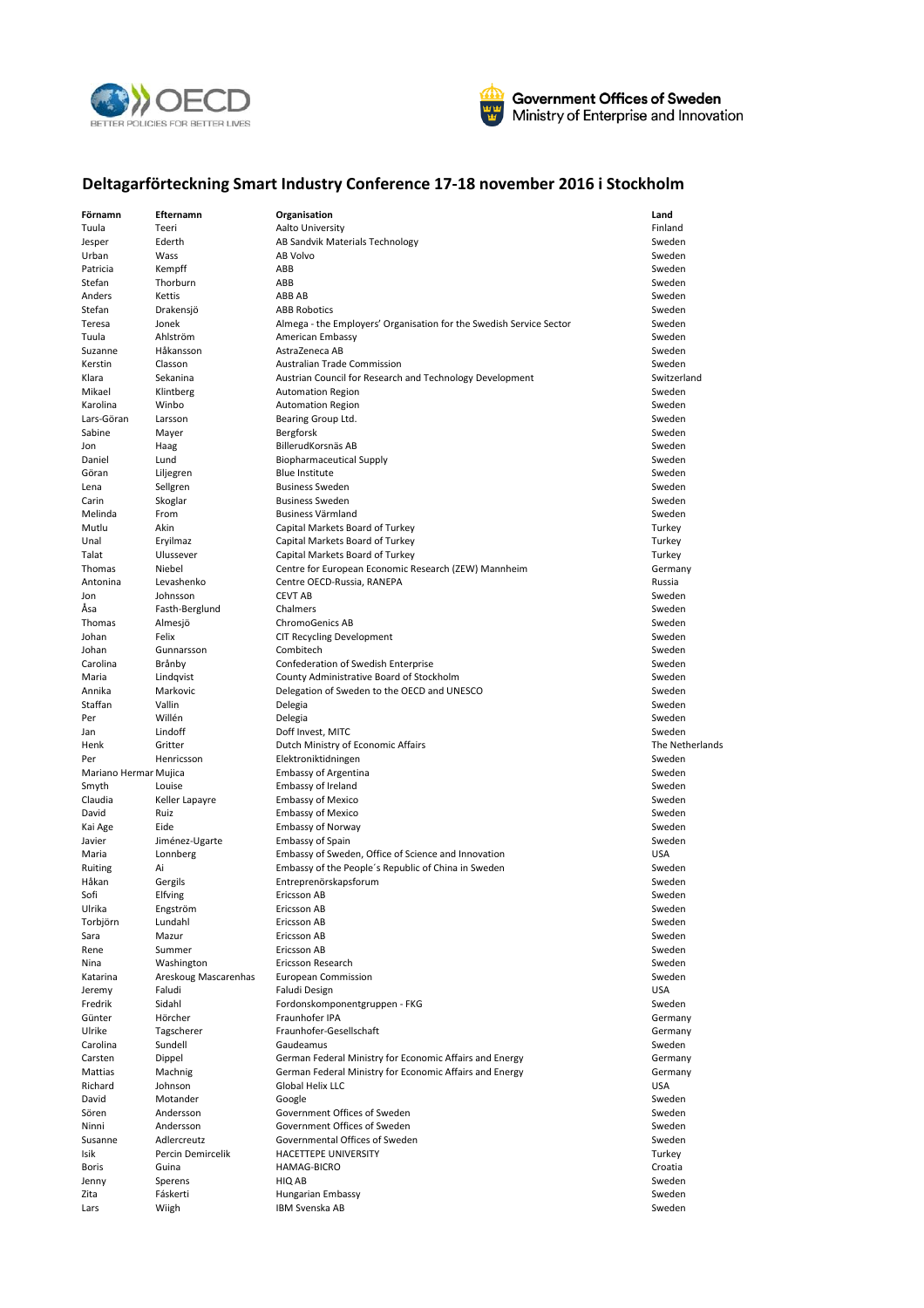Chantelle Kiernan IDA Ireland Ola Asplund IF Metall Sweden Aleksandar Zuza IF Metall Sweden Eskil Ullberg IKU Sweden Richard Kitney **Imperial College Imperial College College United Kingdom** United Kingdom Anders Blom Blom Innovair Sweden Blom Innovair Sweden Blom Innovalis Sweden Blom Innovalis Sweden Blom Innova Zoë Nebster Nebster Innovate UK versies as a versies were also were versies were versies were versies as well a Tina **Nordlander Innovation Norway Innovation Norway** Sweden Attila Havas Institute of Economics, CERS, HAS Hungary Johan Falk Intel Corporation<br>Jacob Wallenberg Investor AB Intel Corporation Sweden Jacob Wallenberg **Investor AB** Sweden **Investor AB** Sweden **Investor AB** Sweden Olle Samuelson IQ Samhällsbyggnad AB Sweden IQ Samhällsbyggnad AB Sweden<br>IQ Samhällsbyggnad AB Sweden Sweden Sweden Eva Schelin IQ Samhällsbyggnad AB Sweden Stephen Ezell ITIF Stephen Base of the USA Cathie Hall Hall K3 K3 United Kingdom Cathie Hall Kingdom Cathie Hall Kingdom Cathie Hall Kingdom Cathie Kingdom Gaukur Sigurdsson K3 Iceland Madelene Sandström KK‐stiftelsen Sweden Sweden Sweden Sweden Sweden Sweden Sweden Sweden Sweden Sweden Sweden Peter Kopelman Kopelman Consulting AB Sweden Ahmet Hamdi Demircelik KOSGEB Turkey KOSGEB Turkey Ahmet Hamdi Demircelik Turkey Asli Gaye GENÇ KOSGEB Turkey Danica Kragic Kragic KTH Royal Institute of Technology Channels Communications of Technology Anna Kramers KTH Royal Institute of Technology Sweden Väino Tarandi KTH Royal Institute of Technology Sweden Jerker **Same Delsing** Delsing Luleå University of Technology **Sweden** Sweden Anders Lundkvist Luleå University of Technology<br>
Valeriy Vyatkin Luleå University of Technology Charles Sweden Luleå University of Technology Stacey Sörensen Sörensen Lund University State State Sweden Sweden Sweden Sweden Sweden Sweden Sweden Sweden Sweden Harald Egner Manufacturing Technology Centre / HVMC United Kingdom Massachusetts Institute of Technology<br>
MAX IV Laboratory USA<br>
Sweden Magnus Larsson MAX IV Laboratory Åsa Danell Ministry for Enterprise and Innovation Sweden Maria **Ramstedt Ramstedt** Ministry for Foreign Affairs **Sweden** Sweden Seppo Kangaspunta Ministry of Economic Affairs and Employment Finland Finland Martti Myllylä Ministry of Economic Affairs and Employment<br>1991 Petri Peltonen Ministry of Economic Affairs and Employment Petri Peltonen Ministry of Economic Affairs and Employment Perroman Peltonen Finland<br>
Puygu Ercan Mörel Ministry of Economy Duygu Ercan Mörel Ministry of Economy<br>1. Dimitrijus Kucevicius Ministry of Economy of the Republic of Lithuania Kucevicius Ministry of Economy of the Republic of Lithuania<br>Härviden Ministry of Education and Research Magnus Härviden Ministry of Education and Research Sweden Mats Johnsson Ministry of Education and Research Sweden Anders Jörnesten Ministry of Education and Research Sweden Josefine Boman **Ministry of Employment** Sweden Sweden Jonna Jonsson Ministry of Employment Sweden Sweden Sweden Kirsti Vilen Vilen Ministry of Employment and the Economy<br>
Håkan Alm Ministry of Enterprise and Innovation<br>
Sweder Håkan Ministry of Enterprise and Innovation<br>1991 – Emilie – Anér Ministry of Enterprise and Innovation Sweden Sweden Sweden Anér **Ministry of Enterprise and Innovation**<br>Bourelius **Ministry of Enterprise and Innovation** Joakim Bourelius Ministry of Enterprise and Innovation Sweden Johanna Carnö Ministry of Enterprise and Innovation Sweden Mikael Damberg Ministry of Enterprise and Innovation Sweden Karin **Eckerdal Eckerdal** Ministry of Enterprise and Innovation **Sweden** Sweden Magnus Granlund Ministry of Enterprise and Innovation<br>
Andrëa Grängsjö Ministry of Enterprise and Innovation Sweden Sweden Ministry of Enterprise and Innovation Andreas Halvarsson Ministry of Enterprise and Innovation Ministry of Enterprise and Innovation Johan Harvard Ministry of Enterprise and Innovation<br>
Niklas Johansson Ministry of Enterprise and Innovation Sweden Sweden Ministry of Enterprise and Innovation Camilla Lehorst **Ministry of Enterprise and Innovation**<br>
Fya Lindström Ministry of Enterprise and Innovation Sweden Sweden Eva Lindström Ministry of Enterprise and Innovation Sweden Sofia Nyman Ninistry of Enterprise and Innovation Sweden Sweden Carl Sosen Carl Rosen Ministry of Enterprise and Innovation<br>
Per Stagnell Stagnell Ministry of Enterprise and Innovation Sweden Sweden Stagnell **Ministry of Enterprise and Innovation**<br> **Ministry of Enterprise and Innovation** Lena Svendsen Sweden Ministry of Enterprise and Innovation<br>
1999 - Jennie Sölving Sweden Ministry of Enterprise and Innovation Ministry of Enterprise and Innovation Altin Sang Vejsiu Communistry of Enterprise and Innovation<br>
Richard Vesterberg Ministry of Enterprise and Innovation Sweden Sweden **Ministry of Enterprise and Innovation Sweden** Sweden Sweden Åsa Sterte Ministry of Finance Sweden Emanuel Badehi Kullander Ministry of Foreign Affairs Number of Sweden Sweden Sweden Andreas Vass **Sweden** Ministry of Foreign Affairs **Sweden** Sweden Malena Swanson Falk Ministry of the Environment and Energy Sweden Sweden Anna Carin Thomér **Ministry of the Environment and Energy** Sweden Mikael Gröning Mälardalen University Sweden Sweden Sweden<br>1991 - Andreas Bhagwani Nanologica Nanologica Andreas Bhagwani Nanologica Sweden Erik Dahlberg National Board of Trade Sweden Magnus Rentzhog National Board of Trade Sweden Michael Handel Northeastern University **USA** Gregory Olson Northwestern University **Communist Communist Communist Communist Communist Communist Communist Communist Communist Communist Communist Communist Communist Communist Communist Communist Communist Communist Com** Dilek Ayhan Norwegian Ministry of Trade, Industry and Fisheries<br>19 Arne Benjaminsen Norwegian Ministry of Trade, Industry and Fisheries Arne Benjaminsen Norwegian Ministry of Trade, Industry and Fisheries Tone Evje Evie Norwegian Ministry of Trade, Industry and Fisheries<br>
Reidun Malvik Norwegian Ministry of Trade, Industry and Fisheries Norwegian Ministry of Trade, Industry and Fisheries Thomas Bengtsson Näringsdepartementet Sweden Björne Hegefeldt Näringsdepartementet Sweden Karam Malki Näringsdepartementet Sweden Marie-Louise Eriksson Näringsliv Skåne Shardul Agrawala OECD France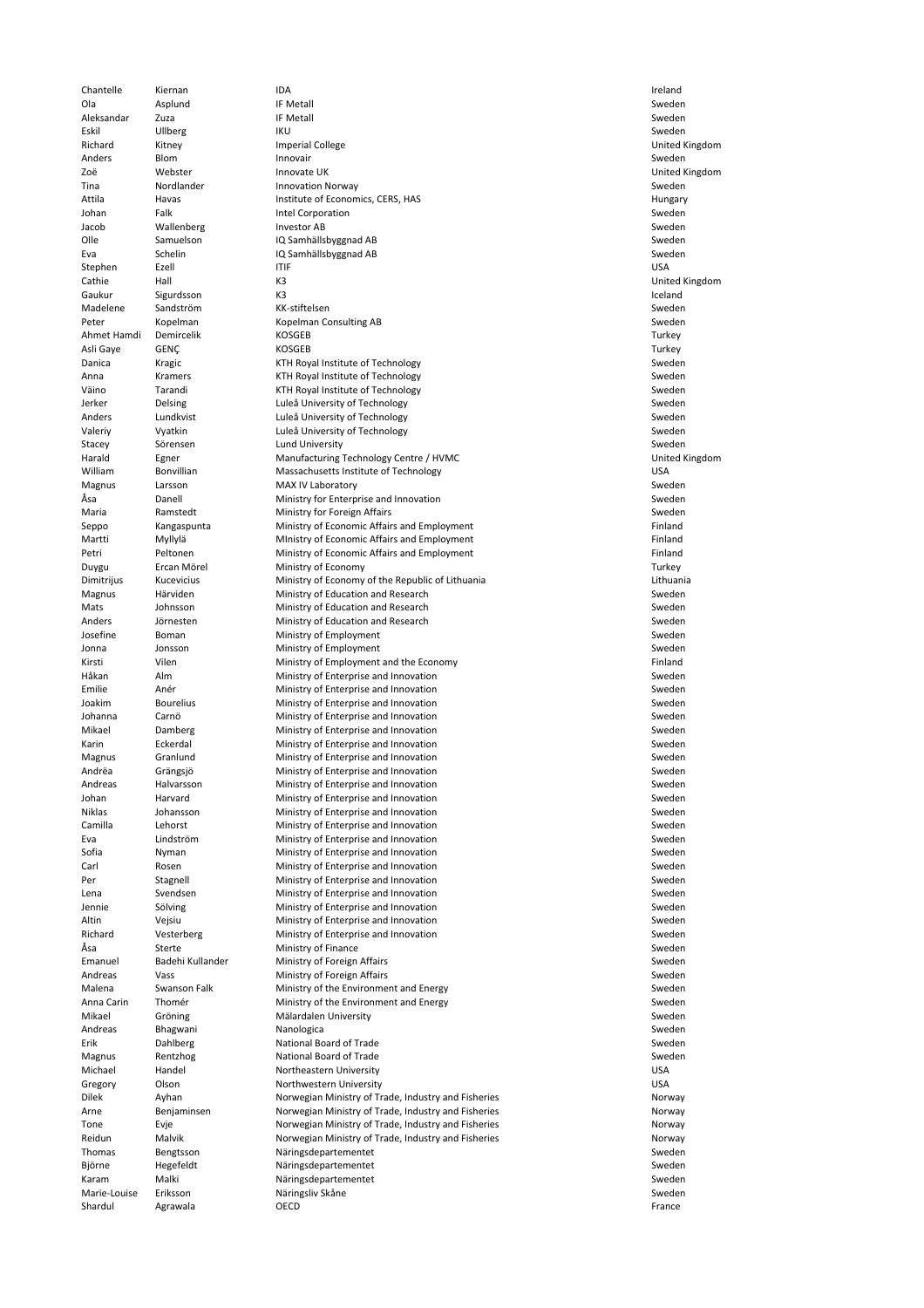Mario Cervantes **OECD France** CONSING **CONSING CONSING CONSING CONSING CONSING CONSINGUIST OF A CONSINGUIST OF A CONSINGUIST OF A CONSINGUIST OF A CONSINGUIST OF A CONSINGUIST OF A CONSINGUIST OF A CONSINGUIST OF A CONSI** Douglas Frantz **OECD France COECD France COECD France COECD France COECD France** Steffi Friedrichs OECD **France External Steffi France** Dominique Guellec **OECD COU COU COU COU COU COU COU COU COU COU COU COU COU COU COU** Stephanie Jamet OECD France COME COME CONTEXT AND THE CONTEXT OF THE CONTEXT OF THE CONTEXT OF THE CONTEXT OF THE CONTEXT OF THE CONTEXT OF THE CONTEXT OF THE CONTEXT OF THE CONTEXT OF THE CONTEXT OF THE CONTEXT OF THE CON Nick Johnstone OECD **France OECD** France *CON* Michael Keenan OECD **France** Katharine Mullock OECD **France** Alistair Nolan **OECD CONSISTENT OF ALISTAN CONSTRUCTER** James Philp **OECD CONSERVING CONSERVANT CONSERVANT CONSERVANT CONSERVANT CONSERVANT CONSERVANT CONSERVANT CONSERVANT CONSERVANT CONSERVANT CONSERVANT CONSERVANT CONSERVANT CONSERVANT CONSERVANT CONSERVANT CONSERVANT CONS** David Winickoff OECD **France** Hui Luo Luo Office of Science and Technology, Chinese Embassy<br>
Premysl Filip Czech Republic<br>
Premysl Filip Casch Republic Premysl Filip Filip Coffice of the Government Johan Frisk OpiFlex Automation AB Sweden Ove Leichsenring OpiFlex Automation AB Sweden Christer Erlandsson Peltarion Solutions AB Sweden Thomas Malmer Percipia AB Sweden Kerstin Falck Falck Pfizer AB Sweden Abertaine Based of the Sweden Sweden Sweden Sweden Sweden Sweden Sweden Sweden Malin Parkler Parkler Pfizer AB Sweden American Parkler AB Sweden American Sweden Parkler Parkler Parkler Parkler Natalia Toganova Primakov National Research Institute of World Economy and International Relations (IMEMO) Russia Produktion 2030 Ida Berglund QuesTek Innovations USA Christina Nordin Regeringskansliet Sweden and Den Sweden Sweden Sweden Sweden Sweden Sweden Sweden Sweden Sweden Lennart Svensson Skåne Sweden Skåne Sweden Skåne Sweden Sweden Sweden Sweden Sweden Sweden Sweden Sweden Sweden Elin Leidstedt Region Östergötland<br>
Sweden Sandberg RISE Research Institutes of Sweden Clof Sweden RISE Research Institutes of Sweden Pia Sandvik RISE Research Institutes of Sweden Sweden Sweden Sweden Sweden Sweden Sweden Sweden Sweden Sweden Sweden Sweden Sweden Sweden Sweden Sweden Sweden Sweden Sweden Sweden Sweden Sweden Sweden Sweden Sweden Sweden Anders Ösund **Exercits Constitutes of Sweden** Christian Constitutes of Sweden Sweden Sweden Sweden Sweden Sweden<br>
Roland Berger Sweden Sweden Sweden Sweden Sweden Sweden Sweden Sweden Sweden Sweden Sweden Sweden Sweden Swe Hauke Bossen Bossen Roland Berger Sweden and Berger Sweden and Sweden and Sweden Sweden Ivan Ermokhin Russia‐OECD Center (RANEPA) Russia Ann‐Kristin Adolfsson SAAB Sweden Maria Weiland Saab Aeronautics Sweden Michael Hillring Sandvik Sandvik Sandvik Sweden Sweden Sweden Sweden Sweden Sweden Sweden Sweden Sweden Sweden Eilert Johansson SICS Swedish ICT AB Sweden Helena Jerregård SICS Swedish ICT Västerås AB Sweden i Sweden Sweden i Sweden<br>Anders OE Johansson SICS Swedish ICT Västerås AB Anders OE Johansson SICS Swedish ICT Västerås AB Sweden Sweden Sweden Sweden Sweden Sweden Sweden Sweden Sweden Ingrid Nordmark SICS, RISE Sweden Mimmi Alladin Siemens AB Sweden Göran Persson Siemens AB Sweden Thomas Idermark SIS, Swedish Standards Institute Sweden Ulf Sjöblom Sjöblom Consulting AB Sweden Magnus Svensson Smartare Elektroniksystem Sweden Stephen James Sobi Sweden in Sobi Sweden in the Stephen Sweden in the Sweden Sweden in the Sweden Sweden in the Sweden Niklas Grybe SP Sveriges Tekniska Forskningsinstitut Sweden Sweden Sweden Sweden<br>Eva Petursson SSAB SSAB Eva Petursson SSAB Sweden Carl Carl Corrling Carl SSAB AB Sweden and the Sweden Sweden Sweden Sweden Sweden Sweden Sweden Sweden Sweden Sara Kvarfordh Stora Enso Sweden Per Survall Stora Enso Sweden (Stora Enso Sweden) and Sweden (Stora Enso Sweden (Stora Enso Sweden (Stora Enso Irene Ek Swedish Agency for Growth Policy Analysis Sweden Eva Dalenstam Swedish Environmental Protection Agency Sweden Swedish Foundation for Strategic Research, SSF Lars **Hultman** Swedish Foundation for Strategic Research, SSF Sweden Mattias Lundberg Swedish Foundation for Strategic Research, SSF<br>Hans Hentzell Swedish ICT Hans Hentzell Swedish ICT Sweden Åsalie Hartmanis SwedNanoTech Sweden Mats and Lundin Communication of Swerea IVF AB Sweden Communication of Sweden Communication of Sweden Communication of Sweden David Marek Technology Centre CAS the Czech Republic Case of the Czech Republic Erja Ämmälahti Tekes ‐ The Finnish Funding Agency for Innovation Finland Magnus Leonhardt TeliaSonera Sweden and the Sweden Sweden and Sweden and Sweden and Sweden and Sweden and Sweden Mi Åberg Tetra Pak Sweden Agneta Jacobson Teyi Teyi Sweden and the Sweden Sweden and the Sweden Sweden and the Sweden Sweden Sweden and Charlotte Andersdotter The Association of Swedish Engineering Industries Sweden Monica Bellgran The Association of Swedish Engineering Industries Sweden Peter Johansson The Association of Swedish Engineering Industries Sweden Cecilia Warrol Communism The Association of Swedish Engineering Industries Sweden Sweden Nanna Højlund The Danish Confederation of Trade Unions Denmark Chaisung Lim Lim The Korea Industry 4.0 Association<br>
Maria Hollander The Paper Province Change of Channel Communic Channel Association Maria Sweden Maria 1992 Hollander 1992 The Paper Province Sweden Sweden Sweden Sweden Sweden Sweden Sweden Sweden Sweden Sweden Staffan Larsson The Royal Court The Staffan Staffan Larsson Sweden<br>
The School of Engineering Jönköping University Sweden Sweden The School of Engineering Jönköping University Lena Carlsson The Swedish Agency for Economical and Regional Growth Sweden Johanna Pauldin The Swedish Agency for Economical and Regional Growth Sweden Gunilla Thorstensson The Swedish Agency for Economical and Regional Growth Sweden Staffan Bjurulf **Bilger Communist Communist Communist Communist Communist Communist Communist Communist Communist Communist Communist Communist Communist Communist Communist Communist Communist Communist Communist Communis** Klara 1992 Helstad The Swedish Energy Agency<br>
The Swedish Patent and Registration Office<br>
Sweden Sweden Sweden The Swedish Patent and Registration Office Amer Ahmed The World Bank (SA) and the South American Studies of the USA (SA) and the World Bank (SA) and the World Bank (SA) and the Southern Studies (SMP) and the USA (SMP) and the USA (SMP) and the USA (SMP) and the USA Anabel Gonzalez **The World Bank** Sweden Sweden Sweden Sweden Sweden Sweden Sweden Sweden Sweden Sweden Sweden Sweden Mary Hallward‐Driemeier The World Bank<br>
José Reis The World Bank USA Dosé Reis USA José Reis The World Bank USA Linda Krondahl Things Sweden Sture Henckel Tidningen Ingenjören Sweden Sweden Sweden Sweden Sweden Sweden Sweden Sweden Sweden Sweden Sweden Ann‐Sofi Sjöberg Trygghetsrådet Sweden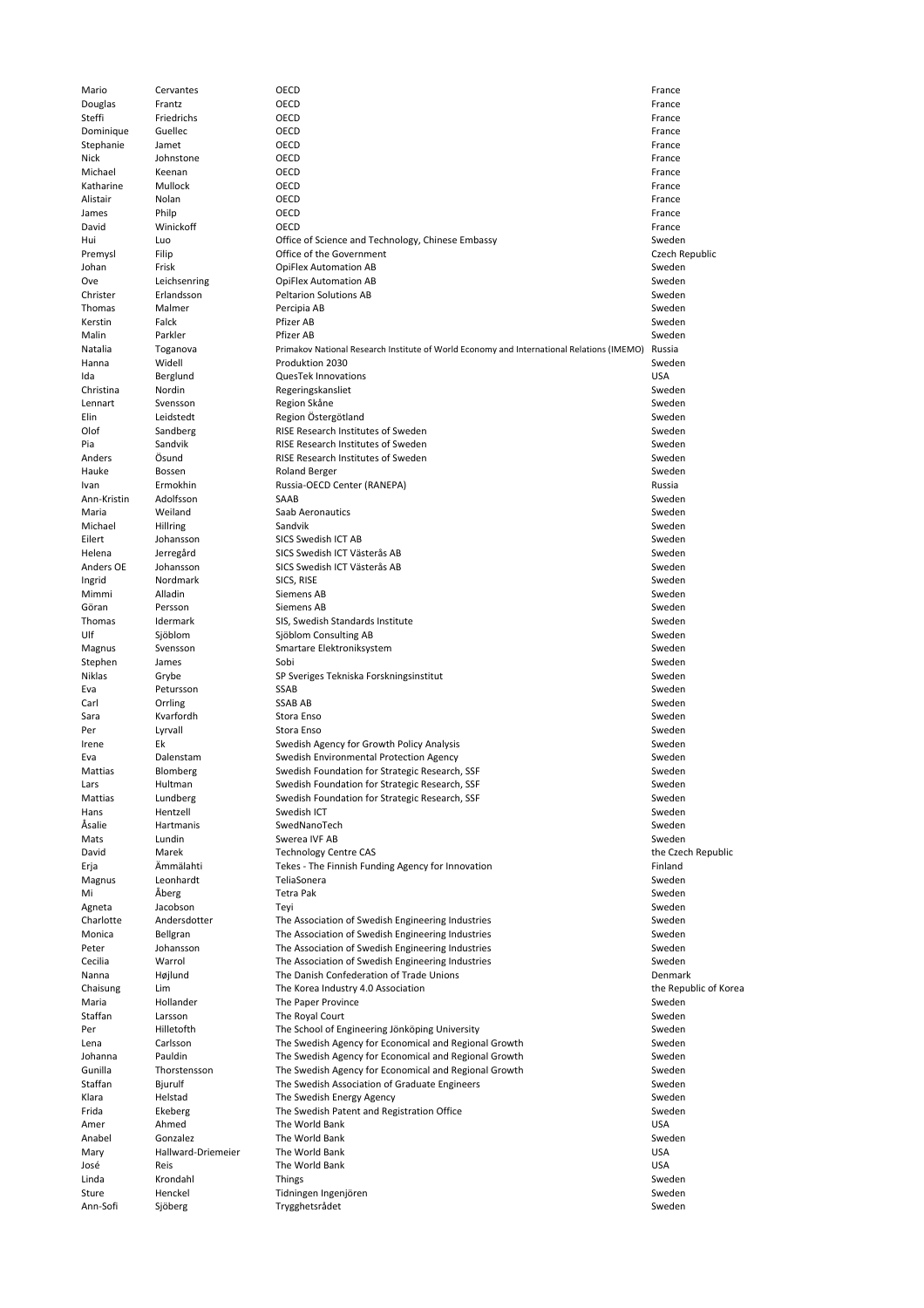Sara Haas Sweden

Saga Glauser Glauser WestreamU Sweden and Sweden and Sweden and Sweden and Sweden and Sweden and Sweden and Sweden Emma Juric WestreamU Sweden Stefan Lundaahl WestreamU Sweden Erik Thunholm WestreamU Sweden

Åsa Fällman Umeå kommun Sweden Pilar Fajarnes UNCTAD Switzerland Joachim Karl UNCTAD Switzerland Hasan Tahsin Batum **Turkey Communist Communist Communist** Under Secretariat of Treasury **Turkey Turkey Turkey**<br>Turkey Turkey Turkey UNIDO Ludovico Alcorta UNIDO Austria Emma Tjärnbäck Unionen Sweden Marina Åman Unionen Sweden Lisa De Propris University of Birmigham United Kingdom Eoin 19'Sullivan 19'Sullivan University of Cambridge 19's and Georgia Institute of Technology 19's United Kingdom<br>19's Philip 19's Anapira 19's University of Manchester and Georgia Institute of Technology 19's United Kingd Philip Shapira Shapira University of Manchester and Georgia Institute of Technology<br>Klas Hjort Uppsala University United Kingdom Sweden Uppsala University **Sweden**<br>
Vattenfall AB Sweden<br>
Vattenfall AB Sweden Karl Bergman Vattenfall AB Sweden and Dentall AB Sweden and Dental AB Sweden and Dental AB Sweden Birgit Augustsson Vinnova Sweden Mårten Berg Vinnova Sweden Sanna Berg Vinnova Sweden Charlotte Brogren Vinnova Sweden Vilgot Claesson Vinnova Sweden Katrin Danerlöv Vinnova Sweden Margareta Groth Vinnova Sweden Daniel Holmberg **Vinnova Vinnova** Sweden Sweden Sweden Sweden Sweden Sweden Sweden Sweden Sweden Sweden Sweden Sweden Sweden Sweden Sweden Sweden Sweden Sweden Sweden Sweden Sweden Sweden Sweden Sweden Sweden Sweden Swed Ulf Holmgren Vinnova Sweden Maria 1982 Landgren 1982 Vinnova 1982 Vinnova 1982 Sweden 1982 Vinnova 1982 Sweden 1982 Vinnova 1982 Vinnova 1 Ida Langborg Vinnova Sweden Henrietta Larsson Vinnova Sweden Göran Marklund Vinnova Sweden Jenni Nordborg Vinnova Sweden Pär Pihlqvist Vinnova Sweden States Vinnova Sweden States in Sweden Sweden Sweden Sweden Sweden Sweden States Sweden Daniel Rencrantz **Vinnova** Vinnova Sweden Sweden and Sweden Sweden Sweden Sweden Sweden Sweden Sweden Sweden Sweden Sofia Rickberg Vinnova Sweden Sylvia Schwaag Serger – Vinnova Sweden (Sylvia Sweden Sweden Sweden Sweden Sweden Sweden Sweden Sweden Sweden Sweden Sweden Sweden Sweden Sweden Sweden Sweden Sweden Sweden Sweden Sweden Sweden Sweden Sweden Sweden Sweden Tommy Schönberg Vinnova Sweden Cecilia Sjöberg Vinnova Sweden Subsetting og Sweden Sweden Sweden Sweden Sweden Sweden Sweden Sweden Sweden Sweden Tero Stjernstoft Vinnova Sweden Karin Stridh Stridh Vinnova Sweden Stridh Sweden Sweden Sweden Sweden Sweden Sweden Sweden Sweden Sweden Swede Peter Svensson Vinnova Sweden Karin Tell Vinnova Sweden Marit Thunberg Werner Vinnova<br>
Sweden Sweden Vinnova<br>
Sweden Sweden Sweden Sweden Sweden Sweden Sweden Sweden Sweden Sweden Sweden Sweden Sweden Sweden Sweden Swede Judit Wefer Vinnova Sweden Jens von Axelson Vinnova Sweden Annika Zika‐Viktorsson Vinnova Sweden Peter Åslund Vinnova Sweden Thomas Lezama Volvo Lastvagnar Sweden Shiva Käck Volvo Powertrain AB Sweden Ernesto Lopez Cordova World Bank Switzerland Nima Elmi Norld Economic Forum<br>Stefan Andreason Tekniker Stefan Switzerland Sweden Stefan Andreason Tekniker Sweden aan de Sweden aan de Sweden beg Gustav Birath Sweden Tekniker Sweden and Sweden Sweden Sweden Sweden Sweden Sweden Sweden Sweden Sweden Sweden Joakim Bochmann Tekniker Sweden aan de begin de steed aan de steed aan de sweden op de sweden Jonas Ekdahl Tekniker Sweden Joacim Fagerström – Tekniker Sweden i Sweden i Sweden i Sweden i Sweden i Sweden i Sweden i Sweden i Sweden i Sweden Jesper Fjälling – Tekniker Sweden i Sweden († 1918) Andreas Osslund Tekniker Sweden and the Sweden Sweden Sweden Sweden Sweden Sweden Sweden Sweden Sweden Sweden Christer Rising Rekniker Sweden (1999) and the Sweden Sweden (1999) and the Sweden Sweden (1999) and the Sweden Robert Wallgren Tekniker Sweden and the Sweden Sweden Sweden Sweden Sweden Sweden Sweden Sweden Sweden Sweden Johan Vegna Tekniker Sweden Anton Visco Tekniker Sweden and the Sweden Sweden Sweden and Sweden Sweden and Sweden Sweden Sweden and Sweden Pehr and Arte and Arte WestreamU Sweden and Arte and Arte and Arte and Arte and Arte and Arte and Arte and Arte Karl Danielsson WestreamU Sweden and Daniels and WestreamU Sweden and Daniels and Daniels and Daniels and Daniels and Daniels and Daniels and Daniels and Daniels and Daniels and Daniels and Daniels and Daniels and Daniels Henrik Gatarski WestreamU Sweden Richard Gatarski WestreamU Sweden and Sweden Sweden and Sweden and Sweden and Sweden and Sweden and Sweden and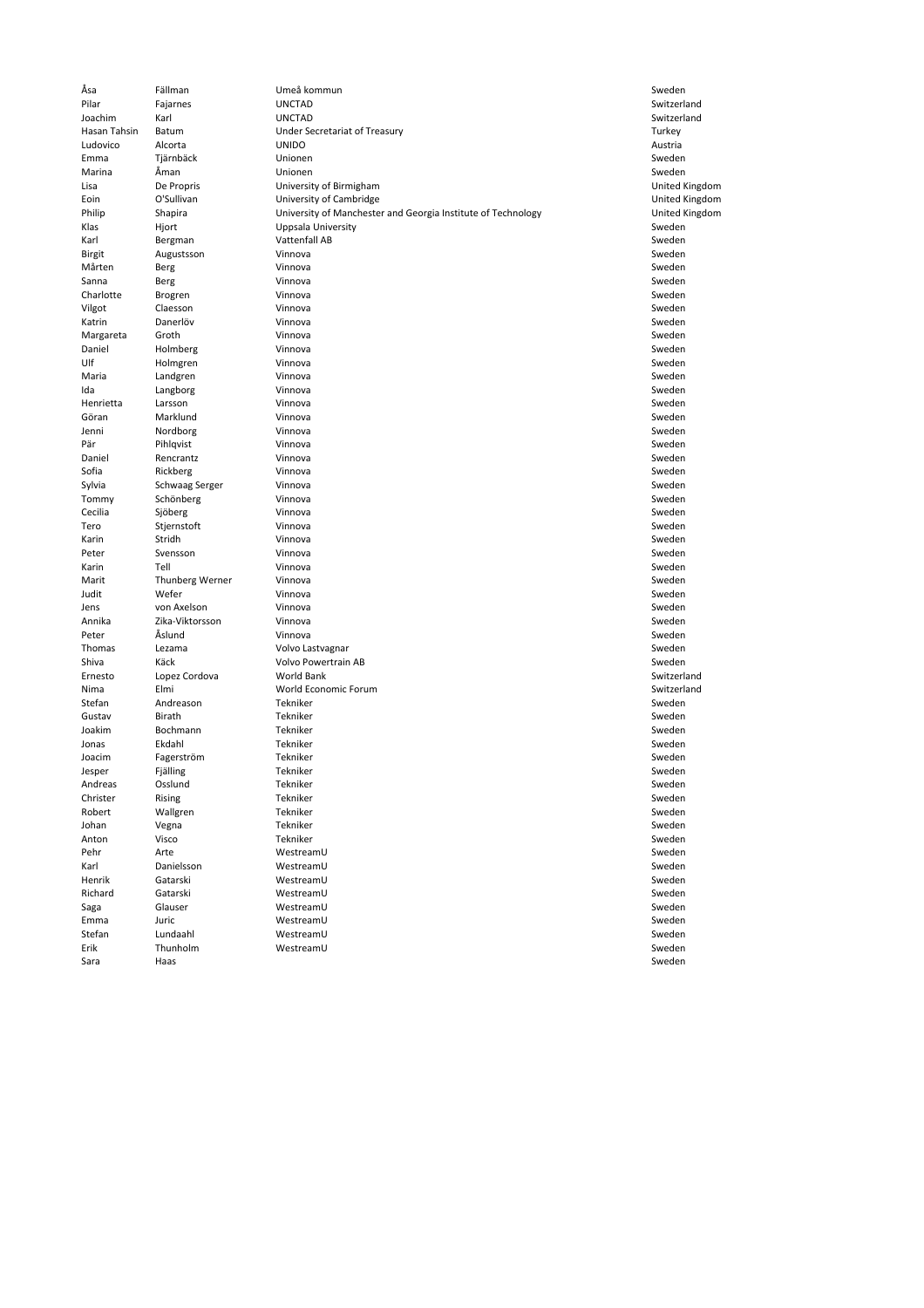

### **Rapportering av Uppdrag att i samarbete med OECD planera och arrangera en konferens kring smart industri**

Vinnova har under 2016, i nära samarbete med OECD och Näringsdepartementet, planerat och genomfört en konferens på temat smart industri i enlighet med uppdraget.

Konferensen "Smart Industry: Enabling the Next Production Revolution - Implications and Strategies for Industry and Policy" ägde rum 17-18 november 2016 på Clarion Hotel Sign i Stockholm. Drygt 300 deltagare från 27 länder runt om i världen representerade akademi, näringsliv och offentliga aktörer.

### **Bakgrund**

OECD har under de senaste 2-3 åren bedrivit ett större projekt om framtidens produktion - "The Next Production Revolution". Under våren 2017 kommer de att publicera en rapport på detta tema. Konferensen var ett led i slutarbetet med rapporten där kapitelförfattarna, som är internationellt framstående forskare och experter, presenterade sina resultat inom projektet och ville få respons på dessa i ett större internationellt forum. Projektet syftar bland annat till att ta fram underlag och informera regeringar om möjliga scenarier för framtidens produktion, 10-15 år fram i tiden, och hur policy kan utvecklas för att ta vara på möjligheter och hantera risker med industrins omställning. OECD-projektet har mycket hög relevans i förhållande till den svenska regeringens nyindustrialiseringsstrategi Smart Industri.

### **Konferensen 17-18 november**

Upplägget för de två konferensdagarna baserades på den kommande OECDrapportens olika delområden:

- Foresight and public attitudes in relation to the next production revolution
- Biotechnology and bio-production
- New materials and nanotechnologies
- Future production and 3D printing
- Skills, job-creation and labour market new approaches?
- Circular flows, sustainability and environment
- Higher education, research and linking business to the next production revolution
- Digitilization and robotization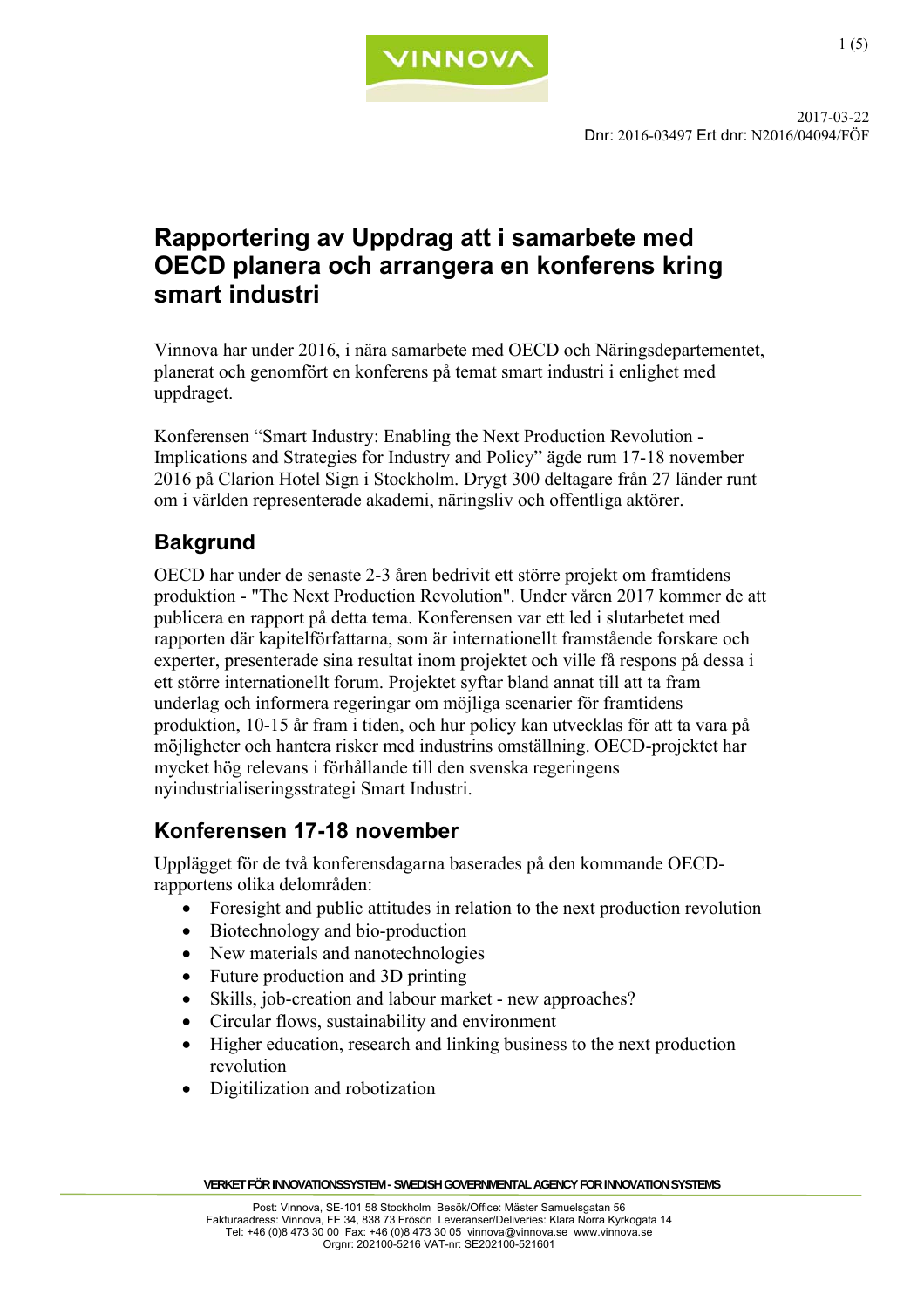

 2017-03-22 Dnr: 2016-03497 Ert dnr: N2016/04094/FÖF

> Konferensens första dag hade ett analytiskt fokus – towards the OECD report medan dag två hade ett politiskt fokus – policy insight and policy sharing. Tanken med upplägget var att utgå från ett gediget tematiskt fokus som sedan politiker kan ta vidare för att reflektera över hur deras respektive regeringar kan agera för att på bästa sätt möjliggöra omvandlingen mot smart industri.

En viktig del av programmet var interaktionen mellan talare och deltagare under de olika sessionerna. Förutom att ha en direkt dialog och kunna ställa frågor i plenum, fanns även möjlighet att via det digitala verktyget Mentimeter svara på och reflektera över färdigformulerade frågor, men också ställa egna frågor.

Medverkande i de olika parallella sessionerna var författarna till respektive delområde i den kommande OECD-rapporten samt kommentatorer inom respektive område från olika håll i världen. Dessa representerade både små och multinationella företag, branschorganisationer, forskningsinstitut, myndigheter, fackförbund och akademi.

Förutom att ta del av resultat från bokens kapitelförfattare bjöds talare in från ett antal länder för att presentera olika perspektiv och framtidsscenarier kring produktion de kommande 10-15 åren. Vi fick bland annat ta del av initiativ och aktuell utveckling i USA, Korea, Tyskland och Sverige.

Inbjudna till konferensen var relevanta svenska offentliga aktörer som är engagerade i arbetet med regeringens nyindustrialiseringsstrategi Smart Industri, de som deltog i konferensen Sverige digitaliserar 31 maj 2016 samt ett urval av OECDs olika nätverk.

Från den svenska regeringen deltog, förutom närings- och innovationsministern, arbetsmarknads- och etableringsminister Ylva Johansson och miljöminister Karolina Skog. Dessutom deltog statssekreterarna Eva Lindström och Niklas Johansson från Näringsdepartementet. Från Tyskland deltog Matthias Machnig, Staatssekretär im Bundesministerium für Wirtschaft und Energie och Norge representerades av Dilek Ayhan, State Secretary to Minister of Trade, Industry and Fishery.

OECD deltog aktivt under konferensen. Douglas Frantz (Deputy Secretary-General) och Dominique Guellec (Head of the Science and Technology Policy Division, Directorate for Science, Technology and Innovation) deltog dels som värdar i egenskap av att vara en av arrangörerna av konferensen, men även som talare och moderator.

Vinnova bistod med moderatorer till de flesta plenar- och parallella sessioner med några få undantag då OECD modererade.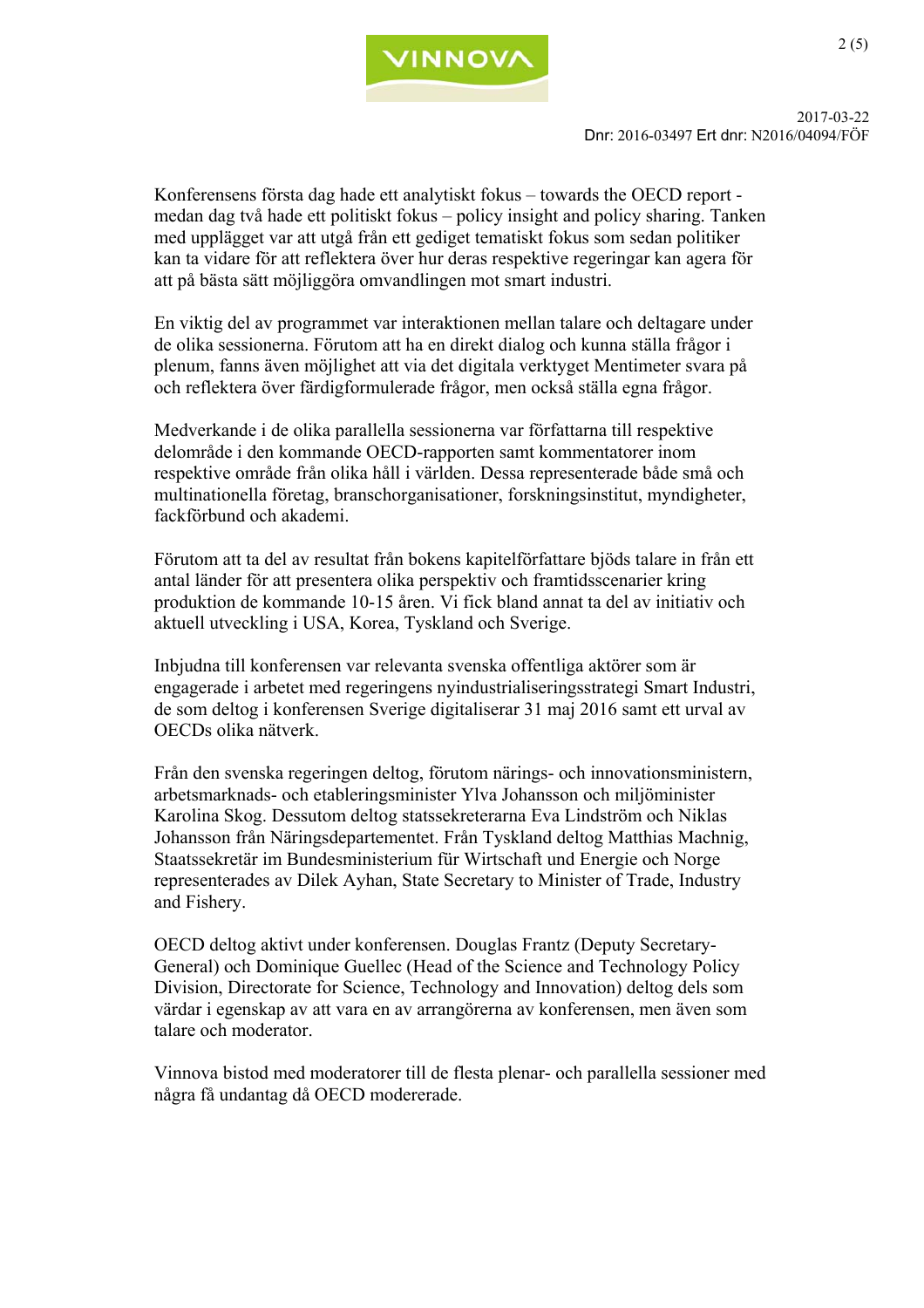

 2017-03-22 Dnr: 2016-03497 Ert dnr: N2016/04094/FÖF

> Förutom själva konferensen anordnades mingel och middag på kvällen dag 1 för alla deltagare. Särskilt inbjudna bjöds dessutom in till visning och middag i AtlasCopcos gruva i Sickla där närings- och innovationsminister Mikael Damberg var värd. Under den första dagen arrangerades även ett rundabordssamtal med lunch på Clarion Hotel Sign för talare i plenarsessionerna och som statssekreterare Eva Lindström var värd för. I anslutning till konferensen skedde bilaterala politiska möten mellan Sverige-Tyskland och Sverige-Norge.

### **Digitalt, hållbart och jämställt konferensupplägg**

Vinnova valde att skapa en särskild webbplats för konferensen (www.vinnova.se/smartindustry) där information samlades inför, under och efter konferensen. Detta fungerade utmärkt och minskade antalet frågor från talare och deltagare till ett minimum, till skillnad från konferenser där sådan webbplats inte finns. Programmet, information om medverkande talare, deltagarlista, länkar till digitala kanaler, och den individuella entrékoden till konferensen fanns dessutom enbart tillgängligt digitalt i ett webbgränssnitt anpassat för smartphones. (http://m2.delegia.com/M/8568). Av responsen att döma från deltagare och medverkande var detta rätt beslut. Att välja en digital lösning, stället för att trycka upp pappersdokument, är också ett aktivt ställningstagande som Vinnova gjorde, i samråd med Näringsdepartementet, för att tänka hållbart och för att förhålla sig till bland annat miljömålen i Agenda 2030.

Konferensens plenar och parallella sessioner filmades. Detta som ett alternativ till att webbsända konferensen, vilket skulle varit rätt komplicerat i och med att det pågick flera parallella sessioner samtidigt. Det filmade materialet finns utlagt på konferensens webbplats, dels som dokumentation, dels för att tillgängliggöra konferensen för en bredare publik, eftersom den riktade sig enbart till särskilt inbjudna.

Vid planeringen av denna konferens såväl som andra som Vinnova är med och arrangerar togs hänsyn till Vinnovas policy för konferenser och seminarier som bland annat omfattar jämställhet och hållbarhet. Vinnova jobbade därför aktivt dels med att få en jämn balans när det gäller könsrepresentationen bland talarna med målet att andelen kvinnor respektive män skulle vara 40-60 procent, dels med att välja ett konferensställe som jobbar hållbart. Av de 54 talarna var 21 kvinnor vilket utgör 39 procent och vad beträffar Clarion Hotel Sign, som ingår i Nordic Choice-kedjan, har det hotellet ett tydligt hållbart arbete och tar ett samhällsansvar när det gäller miljö, socialt engagemang, etiska riktlinjer och mat. https://www.nordicchoicehotels.se/samhallsansvar/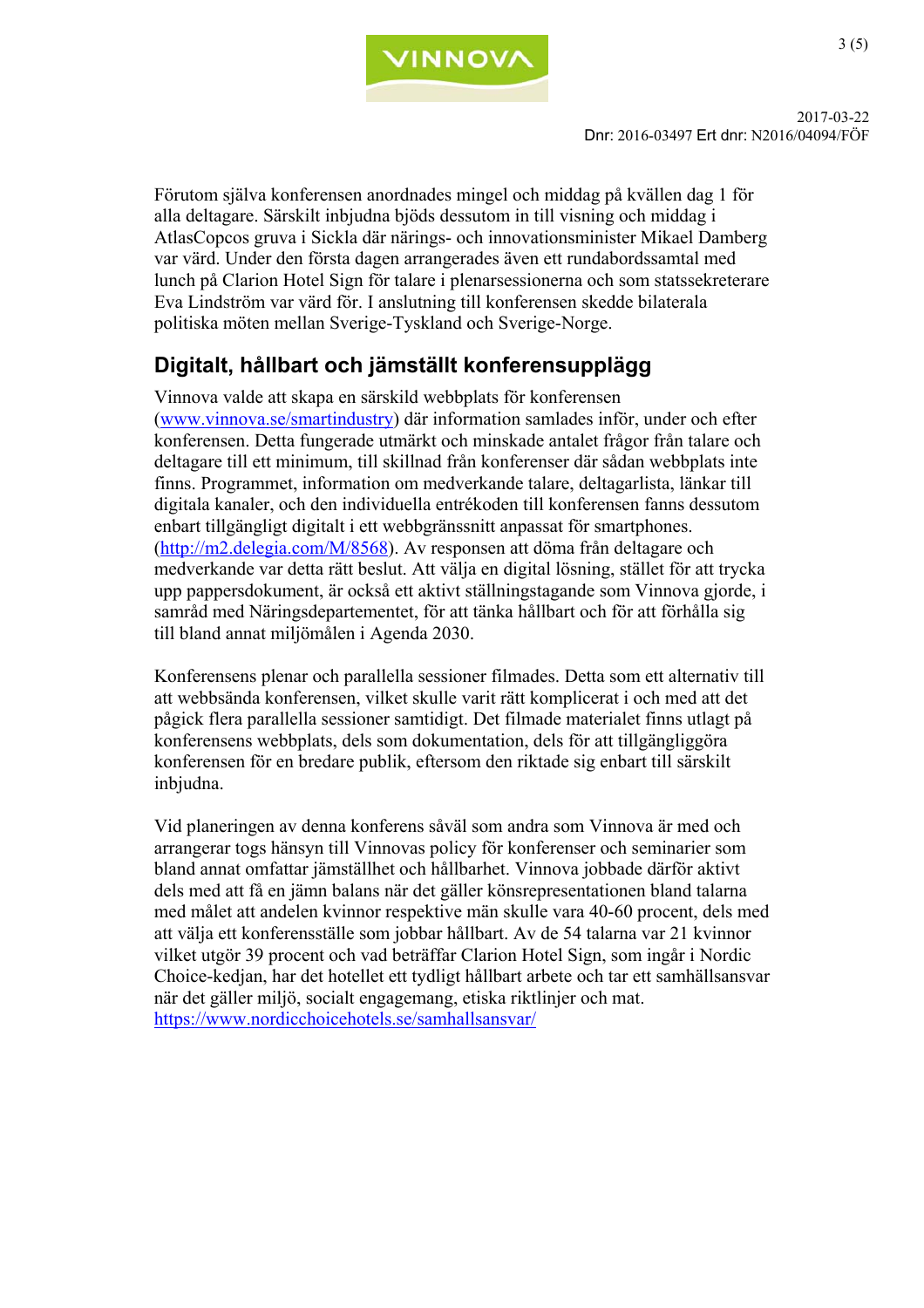

### **Resultat**

Efter konferensen skickade Vinnova ut en enkät till deltagare och talare för att få återkoppling på arrangemanget, vilket är i enlighet med Vinnovas gängse rutin för större konferenser. Vi fick in 91 svar. Nedan finns ett urval av svar och fritextkommentarer:

- På frågan "**What's your general impression of the conference?**" svarade 76,8 procent att den var "Very interesting and informative" och 20,3 procent "Fairly interesting and informative", vilket är ett fantastiskt bra resultat i sådana här sammanhang.
- På frågan "**Did the conference meet your expectations?**" svarade 45,6 procent att "It exceeded my expectations" och 52,9 procent svarade "Yes". Även detta är ett överväldigande bra resultat.
- På frågan "**What did you find particularly interesting about the conference?**" fick vi bland annat följande svar:
	- o Excellent selection of speakers with interesting facts and stories to tell.
	- o The mix civil society, entrepreneurs, policy makers, and researchers.
	- o The way it was organized round tables, online interactive tools, composition of topics and speakers.
- Well chosen industry representatives, who were prepared: with visions and possibilities of smart manufacturing.
- The high quality of presentations, including those by politicians, as well as the attention politicians paid to the discussions.
- Very good selection of topics.
- The programme provided new substance throughout the two days.
- Much to learn from Scandinavian labor unions, helping workers through productivity growth, offering hope not fear. (Deltagare från USA)
- We need to think in terms of transformation instead of disruption. (Medverkande från OECD)
- A very well organized and interesting conference.
- Looking forward to further such conferences.

Konferensen fick ett stort genomslag på Twitter via hashtaggen #smartindustryOECD, vilket med tanke på förutsättningarna (konferens på engelska, inte tillgänglig via webbsändning, behandlar rätt komplexa ämnen och inte hade någon draghjälp från media) är ovanligt bra. Konferensen låg i toppen av alla tweets skickade via Twitter i Sverige ("trendade") den första dagen, enligt Trendinalia Sweden.